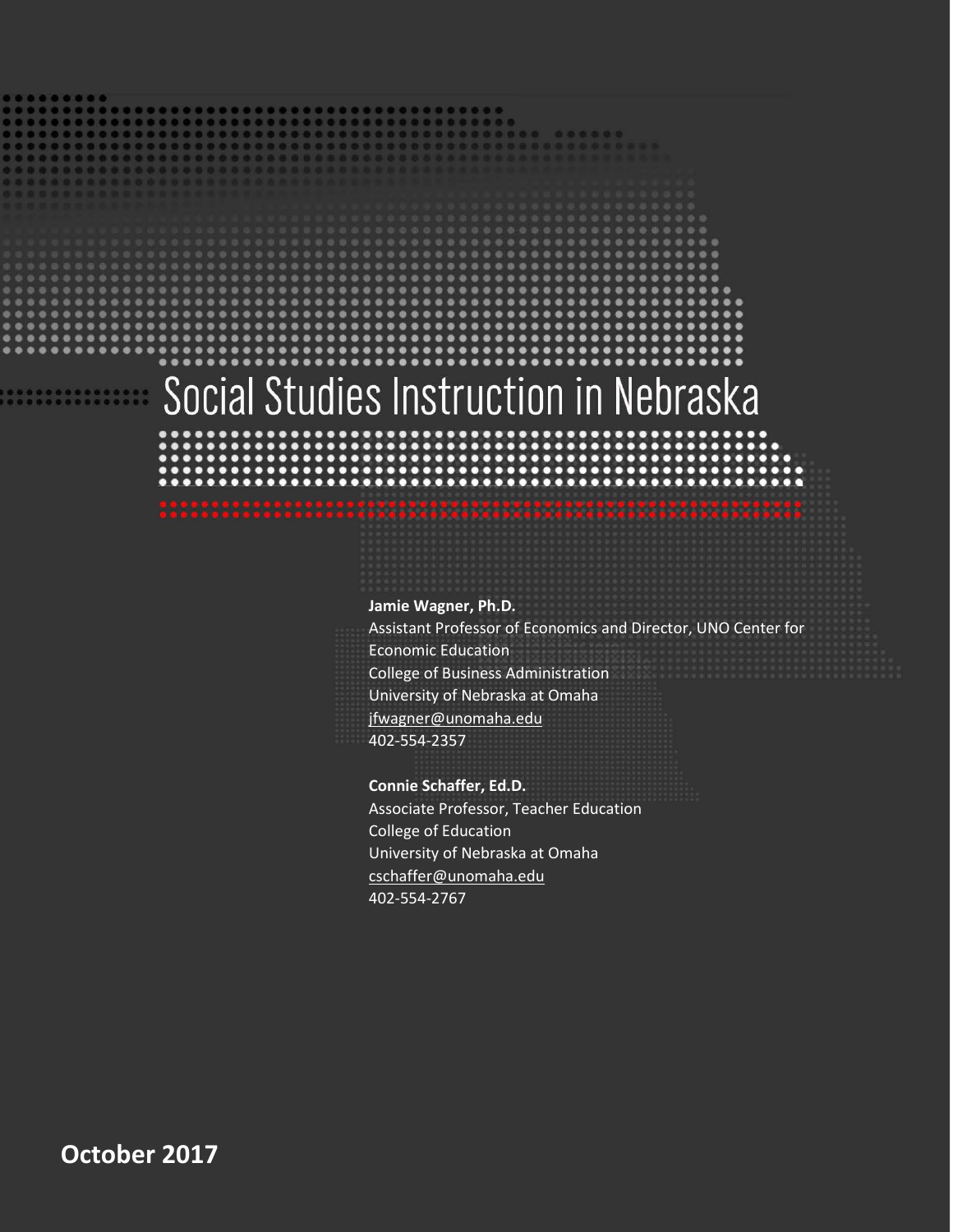# **Table of Contents**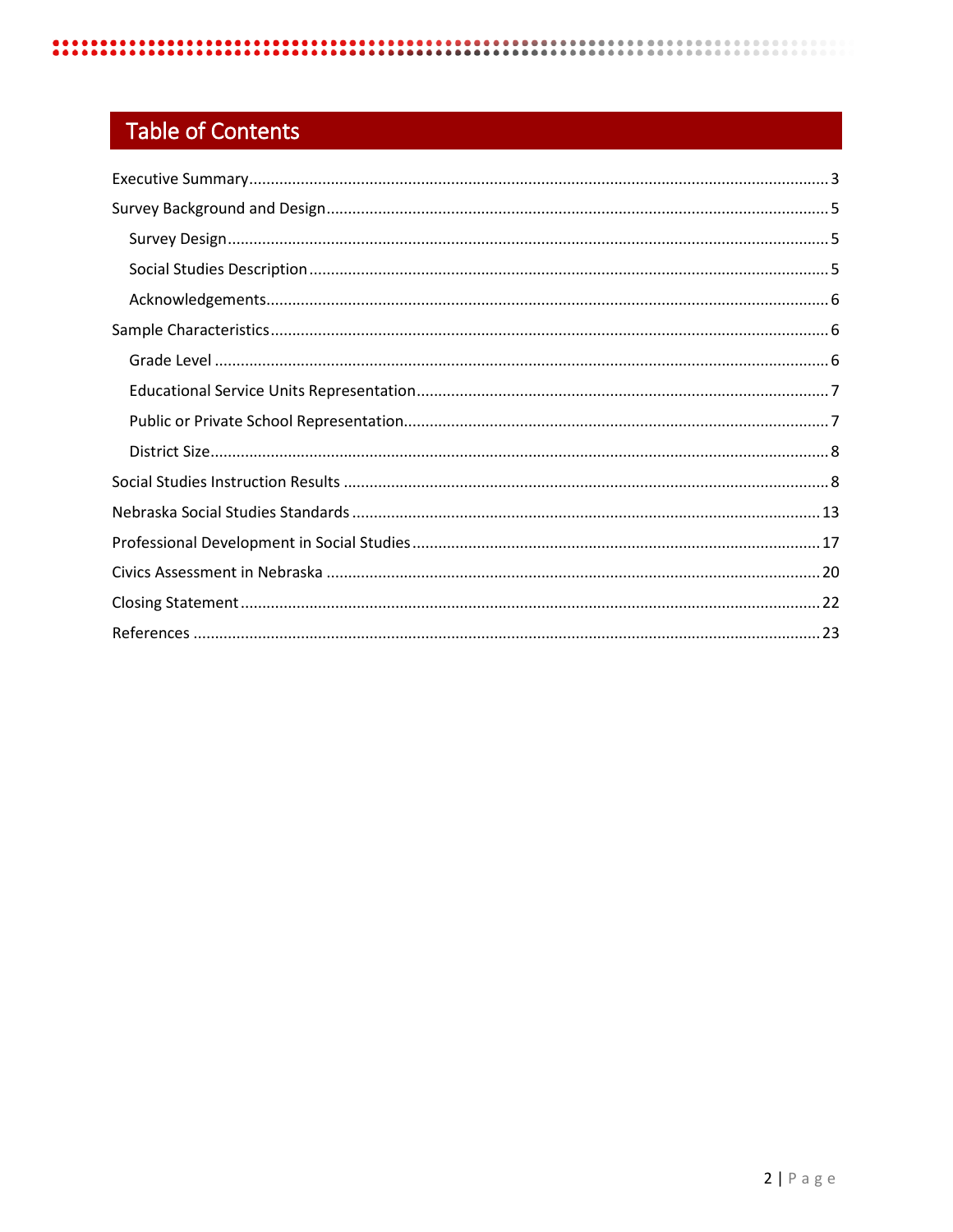# <span id="page-2-0"></span>Executive Summary

In the 1980s standardized testing began to emerge as a major component of P-12 education reform and by the late 1980s state standards, benchmarks and curriculum frameworks started to become more widely used in states (Vogler and Virtue 2007). Both elementary and secondary social studies classes have changed to adapt to the new standards and mandated standardized testing. With increasing focus on reading, mathematics, and science, many began to be concerned that social studies instruction may be limited. Social studies instruction is vital to educate civically engaged individuals. However, at the high school level, teachers emphasize memorization and recollection of facts and devote less time to the integration of social studies with other content areas or into daily life (Vogler and Virtue 2007). Also, studies have found that due to the influence of mandated testing at the elementary level, time allotments for social studies instruction have been reduced to allocate additional instructional time to content areas, such as mathematics, which are subjected to high-stakes testing. (Vogler and Virtue 2007; Lintner 2006; and VanFossen 2005).

The goal of this survey was to gather information and examine Nebraska teachers' perceptions related to the current status of social studies instruction in Nebraska. This report will describe how Nebraska teachers teach social studies—what methods of instruction they use and with what frequency, how confident they are with the Nebraska Social Studies Standards, and how often they are offered and utilize professional development opportunities. Results from the survey may be used to advocate and plan for social studies professional development by individual school districts, Education Service Units (ESUs), and/or the Nebraska Department of Education (NDE).

The survey was conducted in spring 2017 with 796 complete surveys submitted. Teachers completing the survey represent all Nebraska ESUs, grade levels (elementary, middle, and high school), and all district sizes. Some notable findings from each report section include:

#### *Social Studies Instruction and Standards*

- Social studies instruction in Nebraska is often, but not always aligned with the Nebraska Social Studies Standards. Only about 10 percent of elementary teachers said their content in social studies is "in complete alignment" to the Nebraska Social Studies Standards. This could be related to findings suggesting the standards may be vague.
- Teachers feel the standards are more effective in preparing students to be civically engaged. However, regardless of grade level, Nebraska teachers who responded to the survey, view Nebraska Social Studies Standards to be more ineffective than effective in preparing students for college or a career. Less than 5 percent of teachers in all three grade levels said the Nebraska Social Studies Standards are "extremely effective" in preparing students for college, career, and civic life and citizenship.
- Many teachers, across grade levels, use primary source documents, simulations, and group projects less frequently than class discussions, lectures, and note-taking in their instruction.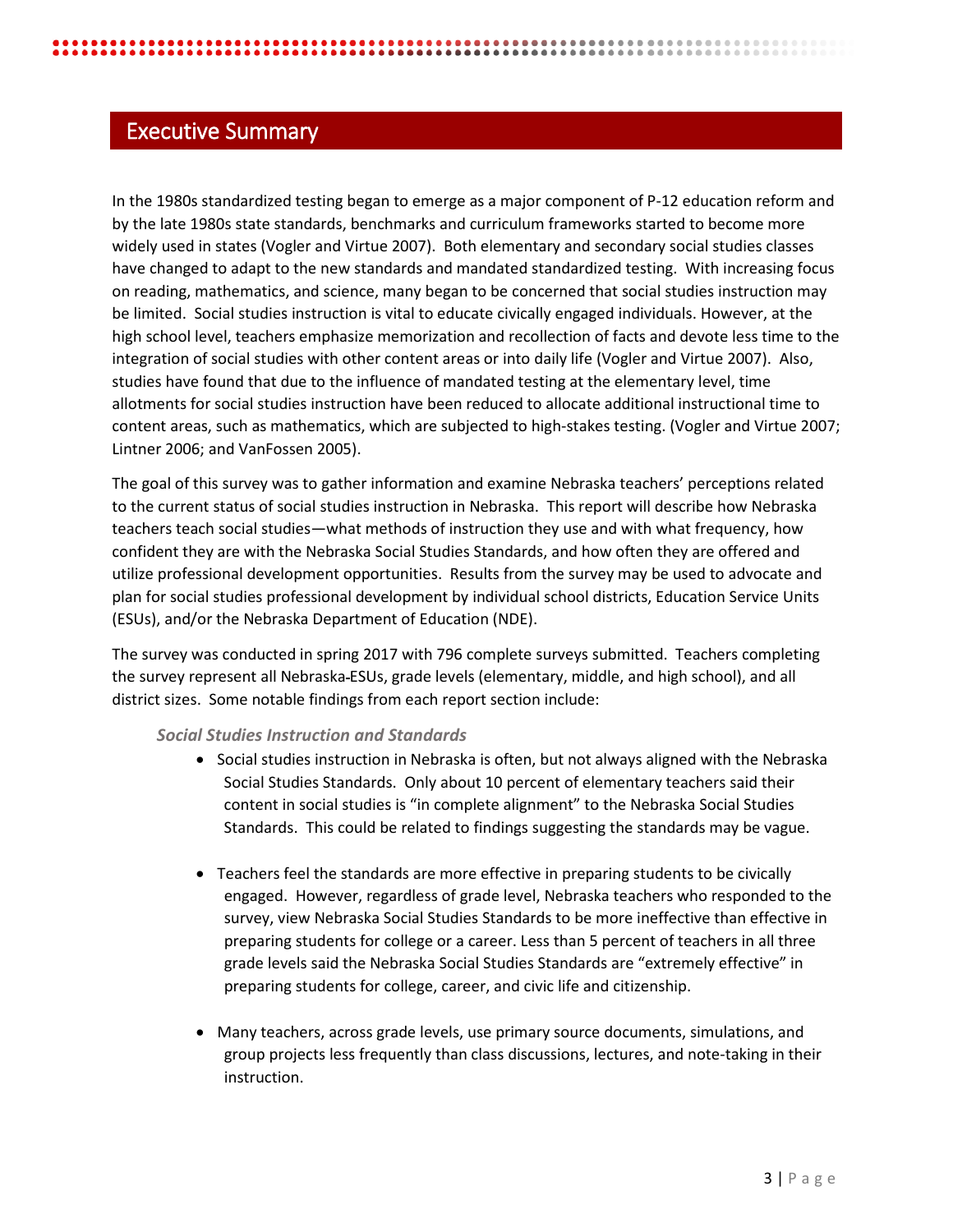• While many teachers report familiarity with the Nebraska Social Studies Standards, some social studies teachers are so unfamiliar with the standards they are unable to identify strengths or weaknesses of the standards.

**...............................** 

#### *Professional Development in Social Studies*

- Opportunities for Nebraska teachers to participate in professional development specific to social studies instruction may be lacking, and teachers may struggle to access adequate resources to support social studies instruction. This seems to be particularly true for elementary teachers who also feel less prepared to teach social studies compared to their middle and high school counterparts. Less than 16 percent of elementary teachers reported having social studies professional development (PD) made available to them within the past three years with only 9 percent of the elementary teachers reported participating in social studies PD within the last three years.
- When Nebraska teachers participate in professional development specific to social studies, the training is often related to general methods or geography.

#### *Civics Assessment*

• Teachers are concerned about accountability in social studies, and over one third of the teachers (about 37 percent) who responded to the survey support efforts to adopt a civics assessment as a graduation requirement. Given a choice of assessment methods, teachers were most supportive of a service project.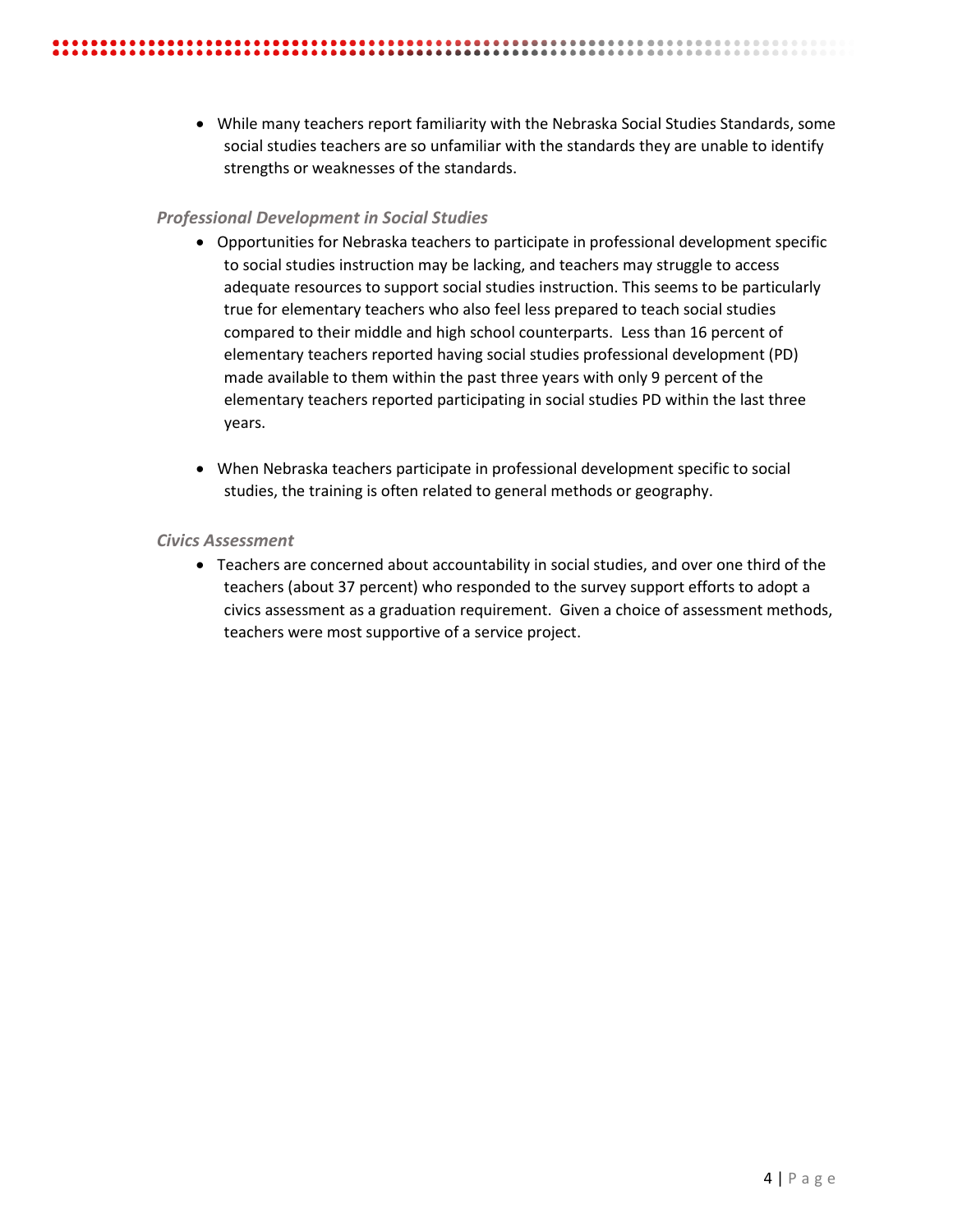# <span id="page-4-0"></span>Survey Background and Design

Researchers at the University of Nebraska at Omaha, Dr. Jamie Wagner (Department of Economics and Director, Center for Economic Education) and Dr. Connie Schaffer (Teacher Education Department) conducted a survey together with NDE to examine social studies instruction. The project assessed social studies instruction in Nebraska including the development and understanding of the Nebraska State Social Studies Standards. Results and responses from the survey may be used to advocate and plan social studies professional development by individual school districts, ESUs, and/or NDE. Responses may be used as the Nebraska Social Studies Standards are revised from the 2012 edition. Finally, responses may aid Nebraska policy-makers as they continue to debate adding a civics assessment as a requirement for high school graduation.

#### <span id="page-4-1"></span>Survey Design

The Nebraska survey was developed based on a 2015 Iowa Department of Education survey and publication produced with researchers from The University of Northern Iowa's Center for Social and Behavioral Research (CSBR).

Key questions included:

- What instructional strategies do Nebraska teachers use to teach social studies?
- How confident are teachers integrating curricula with the Nebraska Social Studies Standards?
- What social studies professional development (PD) opportunities are available to Nebraska teachers?
- How often are Nebraska teachers taking advantage of social studies PD?
- Are there any barriers associated with social studies PD? If so, what are those barriers?
- Do Nebraska teachers support a statewide civics assessment as a graduation requirement? If so, what type of assessment would they prefer?

NDE distributed the survey to Nebraska teachers who teach social studies<sup>[1](#page-4-3)</sup>—all elementary teachers and secondary teachers with a social studies endorsement who are currently teaching. The survey link was emailed to administrators and principals; they were instructed not to fill out the survey but to forward it to appropriate teachers and encourage them to complete it. The survey was active from March 8, 2017 through April 8, 2017. A total of 11,981 teachers and 1,192 principals or administrators were sent the survey with 796 complete surveys submitted. While this is less than ideal, the input and responses from teachers are still valuable as Nebraska examines social studies practices at the elementary and secondary levels.

#### <span id="page-4-2"></span>Social Studies Description

For the purposes of this survey, social studies is defined as *the integrated study of the social sciences and humanities to promote civic competence.* Within PK-12 education, social studies curricula provides

<span id="page-4-3"></span> $1$  There is no state-wide data base for teachers. NDE sent the email to as many teachers as they have in their email database. Due to teachers changing schools/emails we cannot guarantee that every teacher in Nebraska was sent the survey. Based on descriptive statistics and demographic characteristics of the responses we do know that all ESU's were represented making the survey generalizable across the state.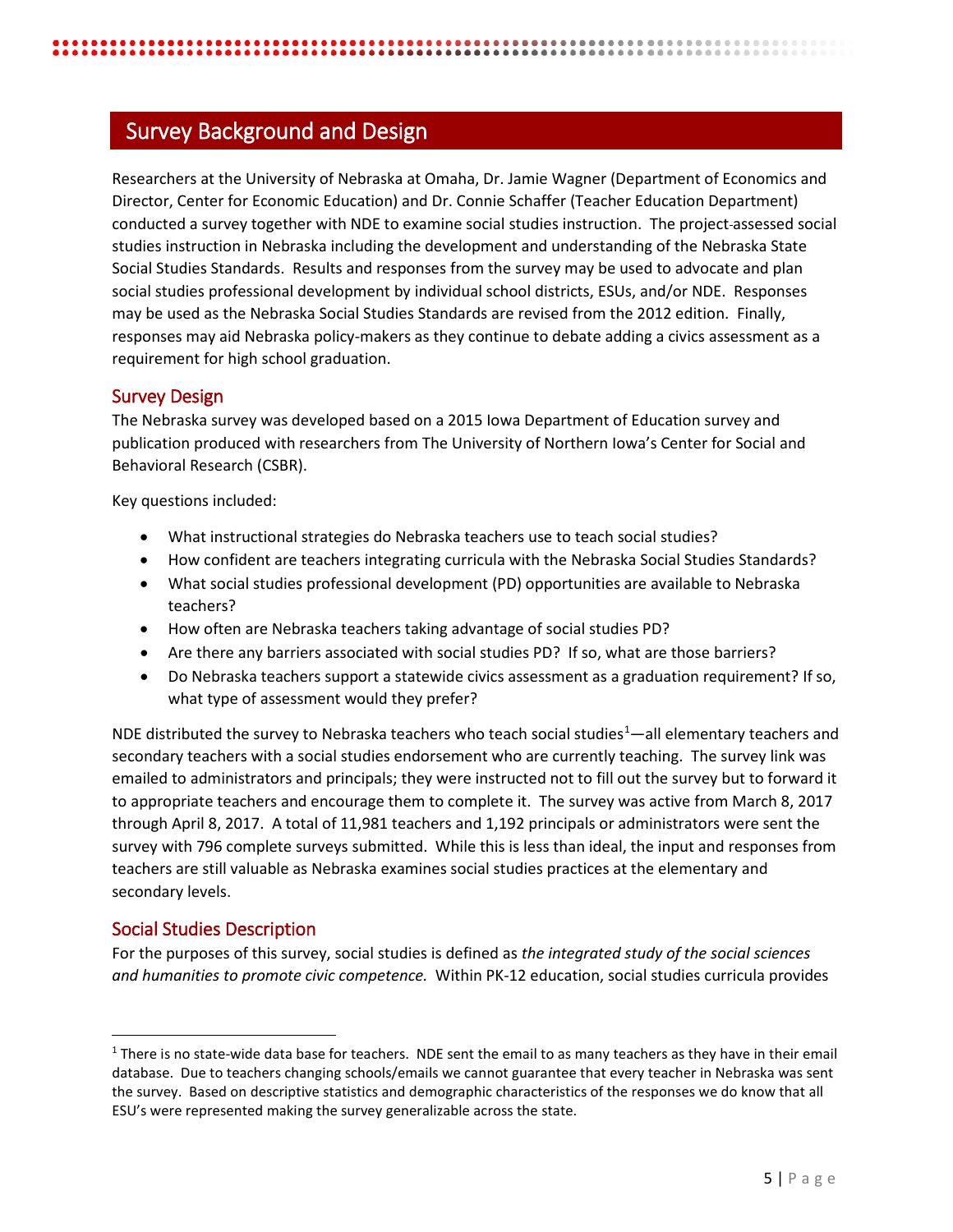coordinated, systematic study drawing from such disciplines as anthropology, archaeology, economics, geography, history, law, philosophy, political science, psychology, religion, and sociology.

#### <span id="page-5-0"></span>Acknowledgements

Thank you to the Iowa Department of Education and researchers at the University of North Iowa Center for Social and Behavioral Research for sharing their survey and offering help with the report.

Thank you to NDE, specifically Dr. Corey Epler, Harris Payne, Matt Hastings, and Justine Yeo, for distributing the survey several times so data could be compiled in this report.

Thank you to Ellen Lincoln, Director of Communications for the Nebraska Business Development Center at UNO for adding the finishing touches and graphics for this report.

# <span id="page-5-1"></span>Sample Characteristics

#### <span id="page-5-2"></span>Grade Level

More than 50 percent of the sample (56%) teach at the elementary level while 13 and 17 percent reported teaching at the middle and high school levels. Teachers were allowed to select multiple levels. Note that "Other" includes those who only responded to "Other" in the survey and who also reported teaching Elementary, Middle, or High School in combination with "Other." Thirty-two respondents reported only that they taught "Other" while 27 respondents taught a combination of grade levels that included "Other."

<span id="page-5-3"></span>

| <b>Grade Level</b>                  | Number of<br><b>Respondents</b> | Percentage of<br><b>Respondents</b> |
|-------------------------------------|---------------------------------|-------------------------------------|
| Elementary School                   | 448                             | 56.28%                              |
| Middle School                       | 104                             | 13.07%                              |
| High School                         | 133                             | 16.71%                              |
| Elementary and Middle School        | 13                              | 1.63%                               |
| Middle and High School              | 34                              | 4.27%                               |
| Elementary, Middle, and High School | 5                               | .01%                                |
| $Other*$                            | 59                              | 7.41%                               |
| Total                               | 796                             |                                     |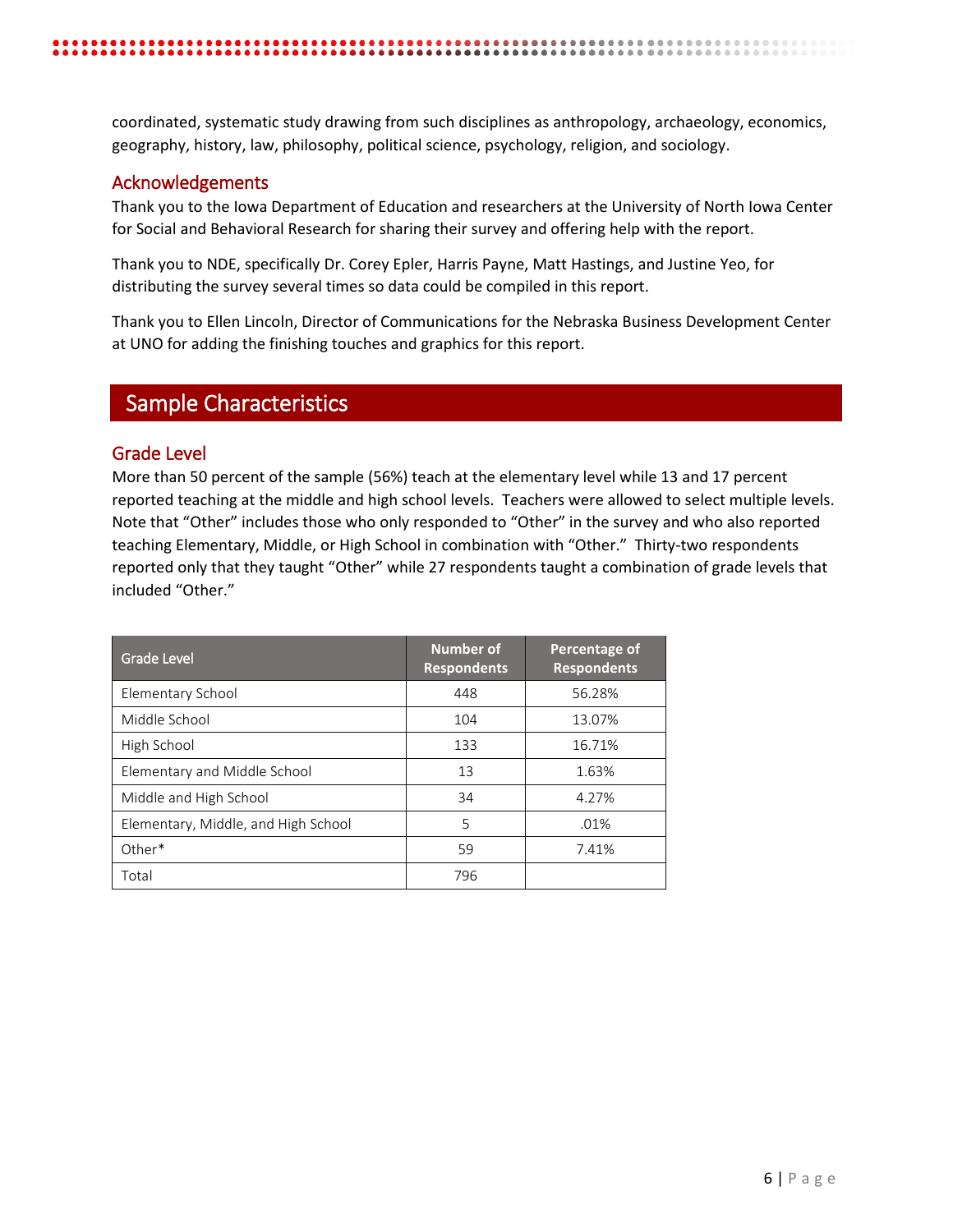#### Educational Service Units Representation

All seventeen ESUs in Nebraska are represented in the survey. ESU 3 is the most heavily represented in the survey (67 teachers), which also represents the largest concentration of teachers in the state. A large proportion of teacher respondents, 499 or almost 63 percent, said they did not know which ESU they were a part of or did not respond to the question.

**................................** 

| <b>ESU</b>                  | Number of<br>Respondents | Percentage of<br>Respondents |
|-----------------------------|--------------------------|------------------------------|
| 1                           | 29                       | 3.64%                        |
| $\overline{2}$              | 17                       | 2.14%                        |
| 3                           | 67                       | 8.42%                        |
| $\overline{4}$              | 12                       | 1.51%                        |
| 5                           | 3                        | .38%                         |
| 6                           | 20                       | 2.51%                        |
| 7                           | 15                       | 1.88%                        |
| 8                           | 26                       | 3.27%                        |
| 9                           | 5                        | .63%                         |
| 10                          | 31                       | 3.89%                        |
| 11                          | 3                        | .38%                         |
| 12                          | $\mathbf{1}$             | .13%                         |
| 13                          | 21                       | 2.64                         |
| 15                          | 6                        | .75%                         |
| 16                          | 18                       | 2.26%                        |
| 17                          | 6                        | .75%                         |
| 18                          | 6                        | .75%                         |
| 19                          | 11                       | 1.38                         |
| Do not know/Did not respond | 499                      | 62.69%                       |
| Total                       | 796                      | 100%                         |

### <span id="page-6-0"></span>Public or Private School Representation

Overall, 332 or 92.74 percent of the teacher respondents, out of 358 total who answered the question, reported that they taught in a public school. The remaining 7.26 percent reported that they taught in a parochial, private (both religious affiliated and non-religious affiliated), or other type of school.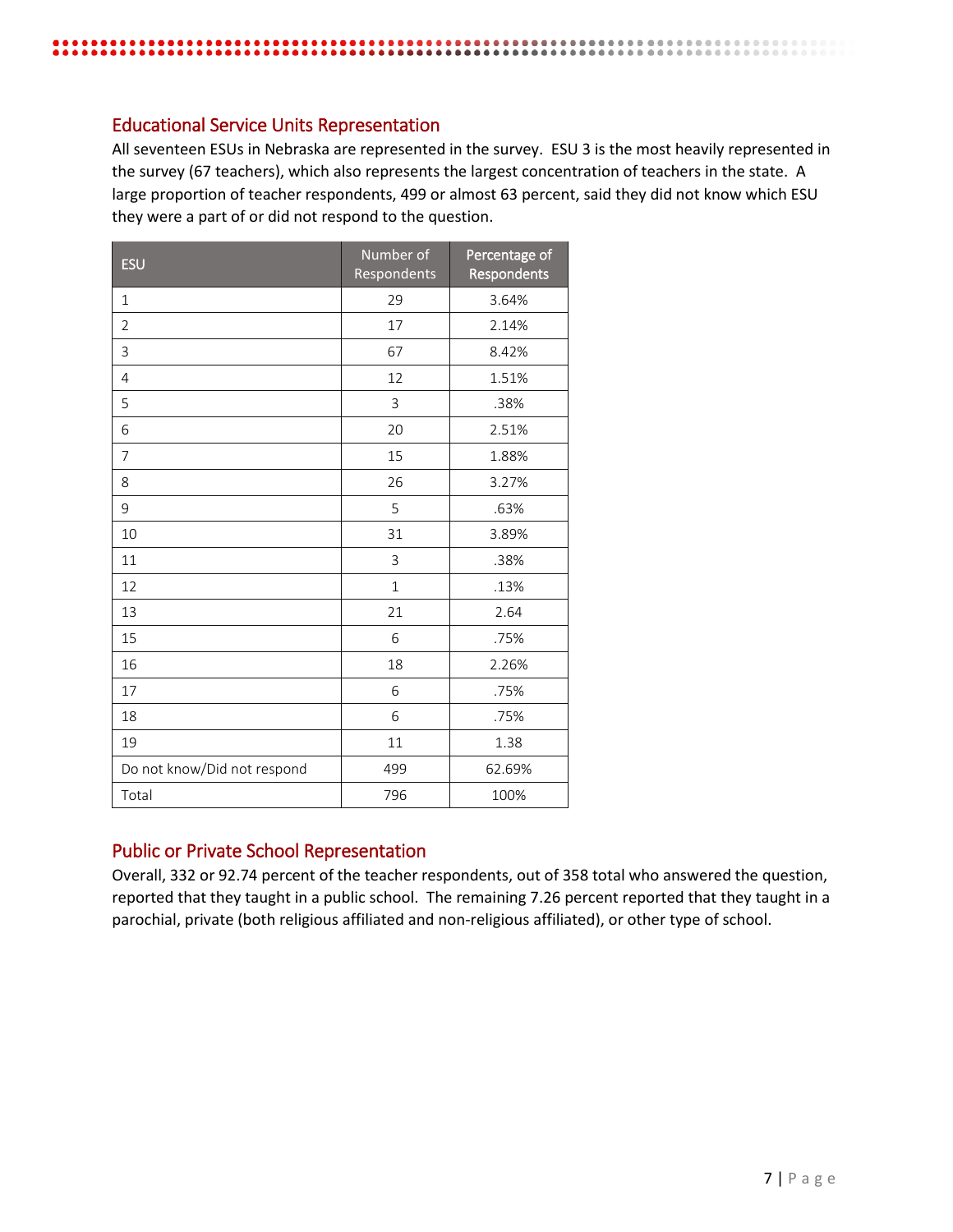#### <span id="page-7-0"></span>District Size

Teachers from varied district sizes responded to the survey. About 15 percent of respondents teach in Nebraska's largest districts, and slightly over 9 percent teach in the state's smallest districts. The table below shows the breakdown of the district sizes as identified by the teachers who completed the survey.

| <b>District Size</b>        | <b>Number of</b><br><b>Respondents</b> | Percentage of<br><b>Respondents</b> |
|-----------------------------|----------------------------------------|-------------------------------------|
| Less than 300 students      | 74                                     | 9.30%                               |
| 300-599 students            | 44                                     | 5.53%                               |
| 600-999 students            | 21                                     | 2.64%                               |
| 1000-2,499 students         | 60                                     | 7.54%                               |
| 2,500-7,499 students        | 43                                     | 5.40%                               |
| Greater than 7,500 students | 116                                    | 14.57%                              |
| Do not know/Did not respond | 438                                    | 55.03%                              |
| Total                       | 796                                    |                                     |

# <span id="page-7-1"></span>Social Studies Instruction Results

Teachers were not required to respond to every question, which is why there are a large number of responses categorized as "Do not know/Did not respond". It is beyond the scope of the survey and report to speculate why a teacher may have skipped a question; we do not believe that this negatively affects the results presented. Because teachers were able to respond that they taught any combination of grade levels, the following questions were asked to anyone who responded to teaching the specific grade level. For example, anyone who responded teaching at the elementary level was asked questions related to elementary social studies instruction.

Across all levels of instruction (elementary, middle, and high school), over 50 percent of teachers responded that their school or district has a specific pacing guide for social studies instruction. Almost 30 percent of elementary and middle school teachers and 15 percent of high school teachers said their school or district does not have a pacing guide. The remaining 13-16 percent did not know or were unsure if their school or district has a social studies pacing guide.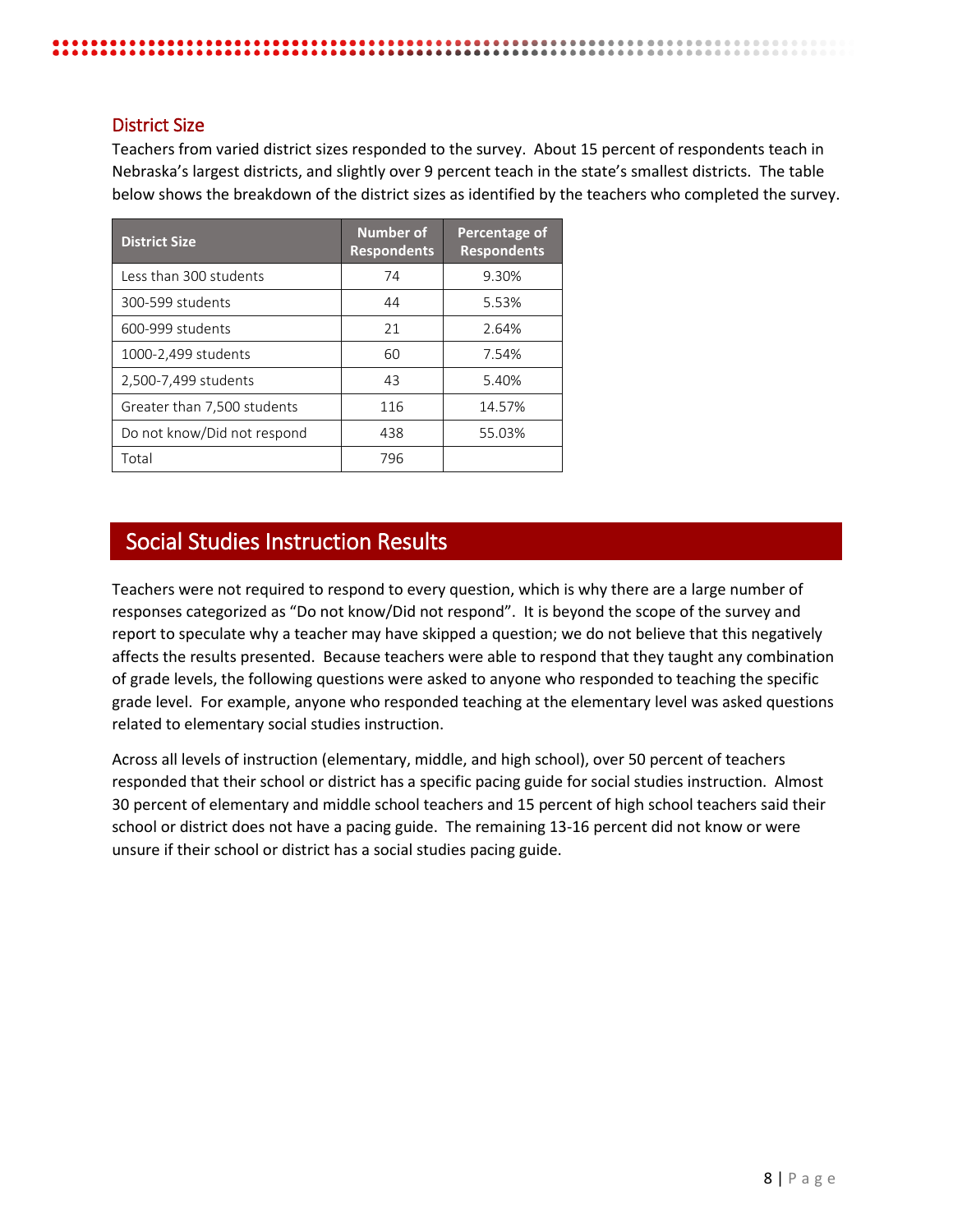| Pacing Guide                | Number of<br>Respondents | Percentage of<br>Respondents |
|-----------------------------|--------------------------|------------------------------|
| Elementary School (n=285)   |                          |                              |
| Yes                         | 156                      | 54.74%                       |
| No                          | 85                       | 29.82%                       |
| Do not know/did not respond | 44                       | 15.44%                       |
| Middle School (n=117)       |                          |                              |
| Yes                         | 67                       | 57.26%                       |
| <b>No</b>                   | 35                       | 29.91%                       |
| Do not know/did not respond | 15                       | 12.83%                       |
| High School (n=130)         |                          |                              |
| Yes                         | 91                       | 70.00%                       |
| No                          | 20                       | 15.38%                       |
| Do not know/did not respond | 19                       | 14.62%                       |

Across all levels, most teachers reported using whole class discussions on a frequent or daily basis. A majority of teachers reported using role-play and the examination of primary sources only occasionally or less.

Just over 30 percent of elementary teachers reported they either *rarely* or *never* use primary source documents while almost 19 percent reported they *occasionally* use primary source documents during social studies instruction. Use of primary source documents occurs more frequently at the middle and high school level, but only a fourth of middle school teachers and slightly more than a third of high school teacher reported using these frequently or daily.

| During social studies instruction how often do your students engage in the following? |                                          |                                      |                                    |
|---------------------------------------------------------------------------------------|------------------------------------------|--------------------------------------|------------------------------------|
| Cooperative learning assignments                                                      | Elementary<br><b>School</b><br>$(n=467)$ | Middle<br><b>School</b><br>$(n=159)$ | High<br><b>School</b><br>$(n=173)$ |
| Almost daily                                                                          | 6.42%                                    | 14.47%                               | 10.98%                             |
| Frequently (1-2 times per week)                                                       | 23.34%                                   | 28.30%                               | 32.95%                             |
| Occasionally (2-3 times per month)                                                    | 15.63%                                   | 18.87%                               | 19.65%                             |
| Rarely (2-3 times per year)                                                           | 8.35%                                    | 5.66%                                | 5.20%                              |
| Never                                                                                 | 3.00%                                    | 0.00%                                | 1.73%                              |
| Do not know/did not respond                                                           | 43.26%                                   | 32.70%                               | 29.49%                             |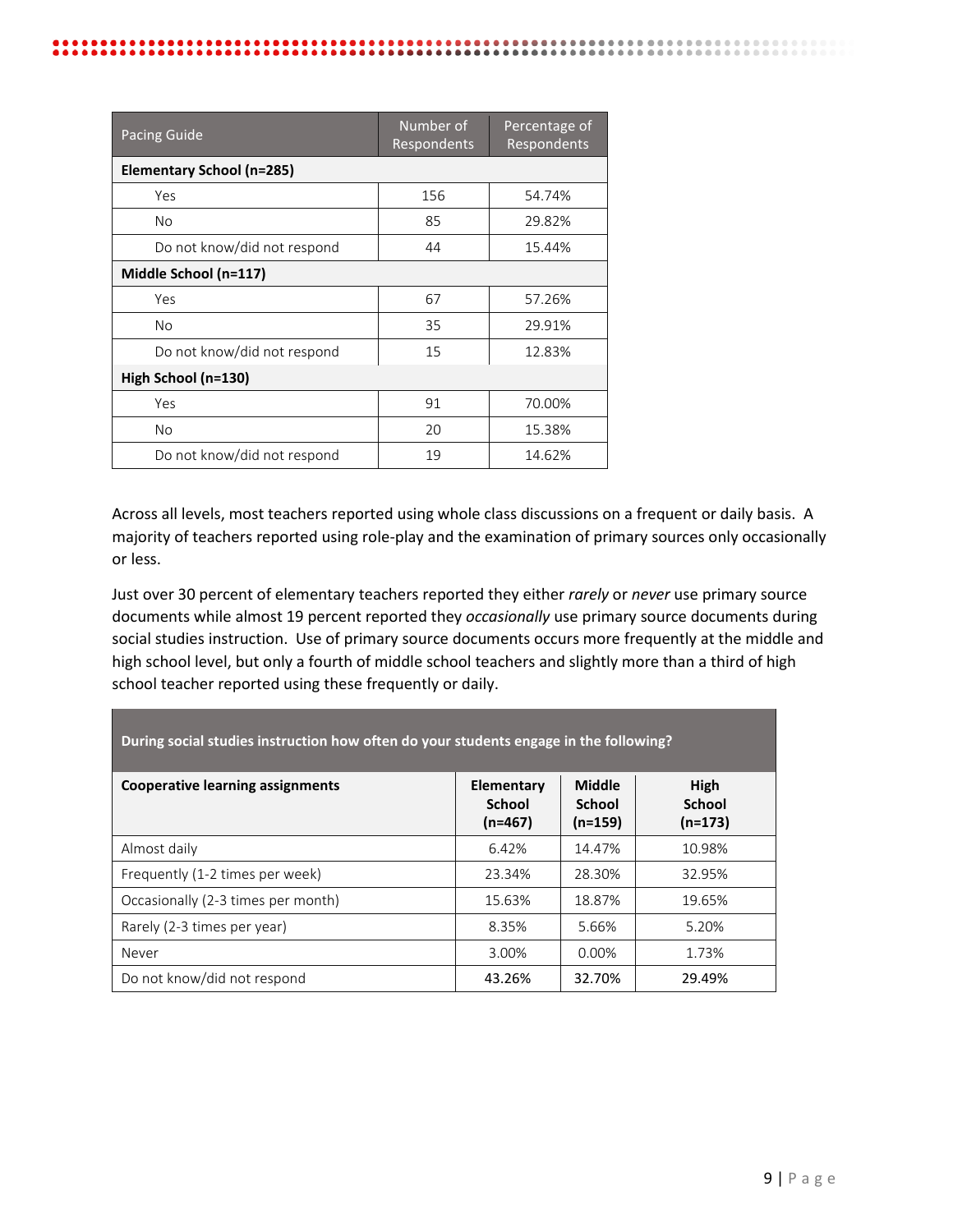| Whole class discussions                                     | Elementary<br>School<br>$(n=467)$        | Middle<br>School<br>$(n=159)$               | High<br>School<br>$(n=173)$        |
|-------------------------------------------------------------|------------------------------------------|---------------------------------------------|------------------------------------|
| Almost daily                                                | 32.55%                                   | 44.65%                                      | 42.77%                             |
| Frequently (1-2 times per week)                             | 20.56%                                   | 18.87%                                      | 19.65%                             |
| Occasionally (2-3 times per month)                          | 2.14%                                    | 3.14%                                       | 4.05%                              |
| Rarely (2-3 times per year)                                 | 0.64%                                    | 0.63%                                       | 2.31%                              |
| Never                                                       | 0.86%                                    | 0.00%                                       | 1.73%                              |
| Do not know/did not respond                                 | 43.25%                                   | 32.71%                                      | 29.49%                             |
| <b>Completion of textbook-based worksheets</b>              | Elementary<br><b>School</b><br>$(n=467)$ | <b>Middle</b><br><b>School</b><br>$(n=159)$ | High<br><b>School</b><br>$(n=173)$ |
| Almost daily                                                | 5.35%                                    | 6.92%                                       | 5.78%                              |
| Frequently (1-2 times per week)                             | 14.56%                                   | 16.98%                                      | 24.86%                             |
| Occasionally (2-3 times per month)                          | 14.56%                                   | 16.35%                                      | 10.40%                             |
| Rarely (2-3 times per year)                                 | 10.92%                                   | 19.50%                                      | 16.18%                             |
| Never                                                       | 11.35%                                   | 7.55%                                       | 13.29%                             |
| Do not know/did not respond                                 | 43.26%                                   | 32.70%                                      | 29.49%                             |
|                                                             |                                          |                                             |                                    |
| Lecture and notetaking on social studies related<br>content | Elementary<br><b>School</b><br>$(n=467)$ | <b>Middle</b><br><b>School</b><br>$(n=159)$ | High<br><b>School</b><br>$(n=173)$ |
| Almost daily                                                | 7.07%                                    | 24.53%                                      | 30.64%                             |
| Frequently (1-2 times per week)                             | 11.35%                                   | 27.04%                                      | 31.21%                             |
| Occasionally (2-3 times per month)                          | 14.13%                                   | 11.95%                                      | 5.20%                              |
| Rarely (2-3 times per year)                                 | 7.49%                                    | 3.14%                                       | 1.16%                              |
| Never                                                       | 16.70%                                   | 0.63%                                       | 2.31%                              |
| Do not know/did not respond                                 | 43.26%                                   | 32.71%                                      | 29.48%                             |
| <b>Group projects</b>                                       | Elementary<br><b>School</b><br>$(n=467)$ | <b>Middle</b><br><b>School</b><br>$(n=159)$ | High<br><b>School</b><br>$(n=173)$ |
| Almost daily                                                | 0.86%                                    | 1.89%                                       | 2.89%                              |
| Frequently (1-2 times per week)                             | 10.92%                                   | 13.84%                                      | 15.61%                             |
| Occasionally (2-3 times per month)                          | 23.77%                                   | 31.45%                                      | 30.64%                             |
| Rarely (2-3 times per year)                                 | 15.63%                                   | 16.89%                                      | 19.65%                             |
| Never                                                       | 5.57%                                    | 3.14%                                       | 1.73%                              |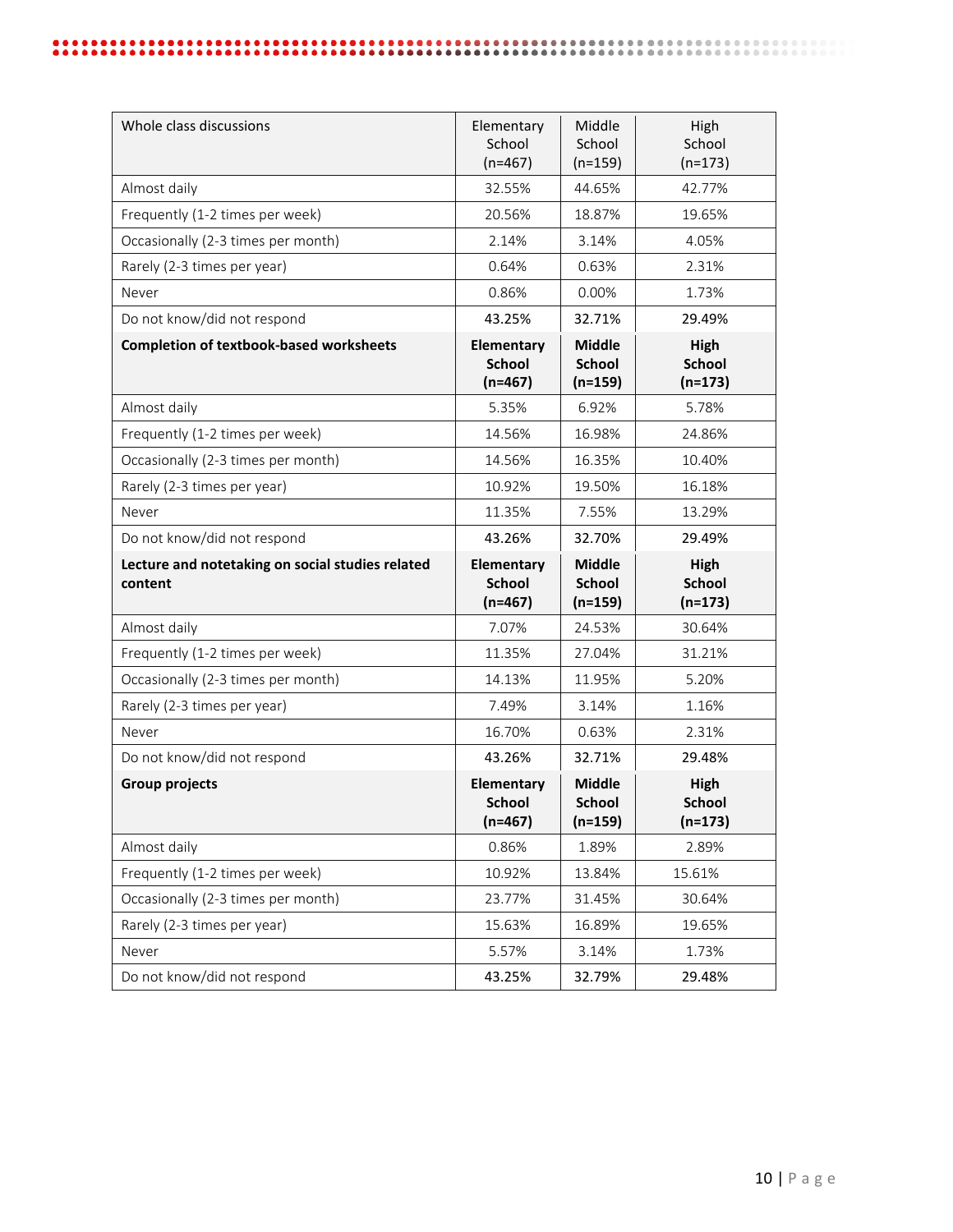| Activities using maps, atlases, or globes         | Elementary<br>School<br>$(n=467)$        | Middle<br>School<br>$(n=159)$               | High<br>School<br>$(n=173)$        |
|---------------------------------------------------|------------------------------------------|---------------------------------------------|------------------------------------|
| Almost daily                                      | 3.64%                                    | 8.18%                                       | 6.94%                              |
| Frequently (1-2 times per week)                   | 15.42%                                   | 28.93%                                      | 32.37%                             |
| Occasionally (2-3 times per month)                | 24.41%                                   | 22.01%                                      | 19.08%                             |
| Rarely (2-3 times per year)                       | 11.78%                                   | 6.92%                                       | 8.09%                              |
| Never                                             | 1.50%                                    | 1.26%                                       | 4.05%                              |
| Do not know/did not respond                       | 43.25%                                   | 32.70%                                      | 29.47%                             |
| <b>Computer-based social studies applications</b> | Elementary<br><b>School</b><br>$(n=467)$ | <b>Middle</b><br><b>School</b><br>$(n=159)$ | High<br><b>School</b><br>$(n=173)$ |
| Almost daily                                      | 1.28%                                    | 11.95%                                      | 13.29%                             |
| Frequently (1-2 times per week)                   | 7.07%                                    | 16.35%                                      | 17.34%                             |
| Occasionally (2-3 times per month)                | 13.06%                                   | 15.72%                                      | 19.08%                             |
| Rarely (2-3 times per year)                       | 16.92%                                   | 18.24%                                      | 13.87%                             |
| Never                                             | 18.42%                                   | 5.03%                                       | 6.94%                              |
| Do not know/did not respond                       | 43.25%                                   | 32.71%                                      | 29.48%                             |
|                                                   |                                          |                                             |                                    |
| <b>Watching videos or films</b>                   | Elementary<br><b>School</b><br>$(n=467)$ | <b>Middle</b><br><b>School</b><br>$(n=159)$ | High<br><b>School</b><br>$(n=173)$ |
| Almost daily                                      | 1.71%                                    | 5.03%                                       | 4.62%                              |
| Frequently (1-2 times per week)                   | 13.92%                                   | 19.50%                                      | 26.59%                             |
| Occasionally (2-3 times per month)                | 21.41%                                   | 27.67%                                      | 24.28%                             |
| Rarely (2-3 times per year)                       | 14.56%                                   | 13.84%                                      | 12.14%                             |
| Never                                             | 5.14%                                    | 1.26%                                       | 2.89%                              |
| Do not know/did not respond                       | 43.26%                                   | 32.70%                                      | 29.48%                             |
| <b>Textbook-based assignments</b>                 | Elementary<br><b>School</b><br>$(n=467)$ | <b>Middle</b><br><b>School</b><br>$(n=159)$ | High<br><b>School</b><br>$(n=173)$ |
| Almost daily                                      | 5.14%                                    | 8.81%                                       | 8.09%                              |
| Frequently (1-2 times per week)                   | 13.92%                                   | 24.53%                                      | 19.65%                             |
| Occasionally (2-3 times per month)                | 13.71%                                   | 18.24%                                      | 19.65%                             |
| Rarely (2-3 times per year)                       | 8.99%                                    | 9.43%                                       | 11.56%                             |
| Never                                             | 14.99%                                   | 6.29%                                       | 11.56%                             |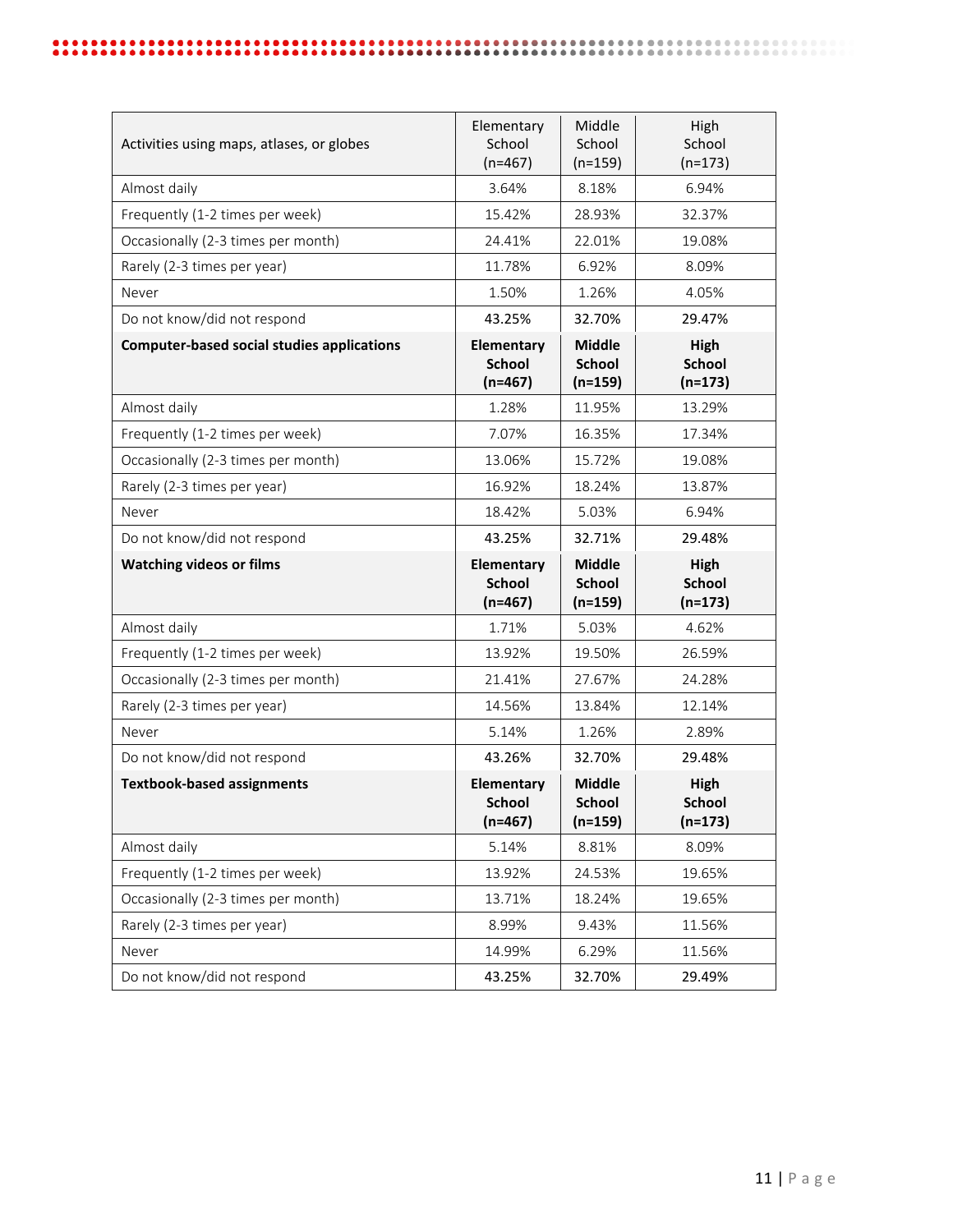| Role plays/Simulations                                | Elementary<br>School<br>$(n=467)$               | Middle<br>School<br>$(n=159)$               | High<br>School<br>$(n=173)$               |
|-------------------------------------------------------|-------------------------------------------------|---------------------------------------------|-------------------------------------------|
| Almost daily                                          | 0.86%                                           | 1.26%                                       | 1.16%                                     |
| Frequently (1-2 times per week)                       | 6.21%                                           | 6.92%                                       | 6.36%                                     |
| Occasionally (2-3 times per month)                    | 16.71%                                          | 28.30%                                      | 24.28%                                    |
| Rarely (2-3 times per year)                           | 15.20%                                          | 20.75%                                      | 26.59%                                    |
| Never                                                 | 17.77%                                          | 10.06%                                      | 12.14%                                    |
| Do not know/did not respond                           | 43.25%                                          | 32.71%                                      | 29.47%                                    |
| <b>Examination of primary source documents</b>        | Elementary<br><b>School</b><br>$(n=467)$        | <b>Middle</b><br><b>School</b><br>$(n=159)$ | High<br><b>School</b><br>$(n=173)$        |
| Almost daily                                          | 1.71%                                           | 6.92%                                       | 4.05%                                     |
| Frequently (1-2 times per week)                       | 5.57%                                           | 15.72%                                      | 30.06%                                    |
| Occasionally (2-3 times per month)                    | 18.84%                                          | 31.45%                                      | 27.75%                                    |
| Rarely (2-3 times per year)                           | 15.42%                                          | 9.43%                                       | 6.94%                                     |
| Never                                                 | 15.20%                                          | 3.77%                                       | 1.73%                                     |
| Do not know/did not respond                           | 43.26%                                          | 32.71%                                      | 29.47%                                    |
|                                                       |                                                 |                                             |                                           |
| Written assignments such as essays and<br>reflections | Elementary<br><b>School</b><br>$(n=467)$        | <b>Middle</b><br><b>School</b><br>$(n=159)$ | High<br><b>School</b><br>$(n=173)$        |
| Almost daily                                          | 0.21%                                           | 5.66%                                       | 4.05%                                     |
| Frequently (1-2 times per week)                       | 6.21%                                           | 20.78%                                      | 27.75%                                    |
| Occasionally (2-3 times per month)                    | 16.06%                                          | 27.67%                                      | 30.64%                                    |
| Rarely (2-3 times per year)                           | 15.42%                                          | 11.32%                                      | 6.94%                                     |
| Never                                                 | 18.84%                                          | 1.89%                                       | 1.16%                                     |
| Do not know/did not respond                           | 43.26%                                          | 32.68%                                      | 29.46%                                    |
| <b>Technology applications to enhance learning</b>    | <b>Elementary</b><br><b>School</b><br>$(n=467)$ | <b>Middle</b><br><b>School</b><br>$(n=159)$ | <b>High</b><br><b>School</b><br>$(n=173)$ |
| Almost daily                                          | 1.71%                                           | 13.21%                                      | 16.18%                                    |
| Frequently (1-2 times per week)                       | 12.85%                                          | 22.01%                                      | 20.23%                                    |
| Occasionally (2-3 times per month)                    | 16.27%                                          | 20.13%                                      | 19.65%                                    |
| Rarely (2-3 times per year)                           | 15.63%                                          | 10.60%                                      | 10.40%                                    |
| Never                                                 | 10.28%                                          | 1.89%                                       | 4.05%                                     |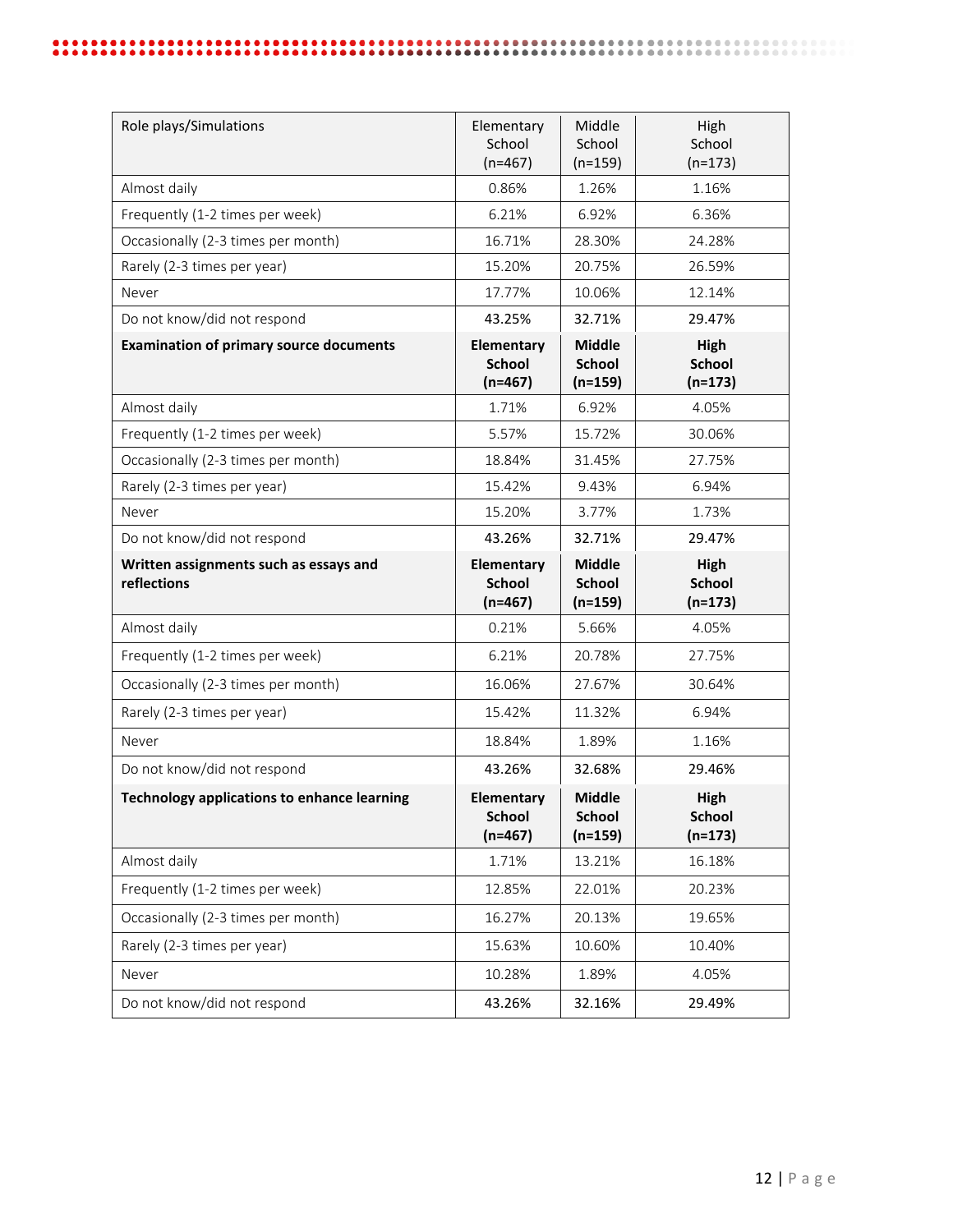# <span id="page-12-0"></span>Nebraska Social Studies Standards

Approximately 20 to 30 percent of teachers were *very familiar* with the Nebraska Social Studies Standards and similarly, about 21 to 30 percent of the teachers felt they were *very prepared* to teach the Nebraska Social Studies Standards. In general, fewer elementary than middle and high school teachers felt familiar or prepared to teach Nebraska Social Studies Standards.

| How familiar would you say you are with the<br><b>Nebraska Social Studies Standards?</b> | <b>Elementary</b><br><b>School</b><br>(n=467) | <b>Middle</b><br><b>School</b><br>(n=159) | <b>High</b><br><b>School</b><br>(n=173) |
|------------------------------------------------------------------------------------------|-----------------------------------------------|-------------------------------------------|-----------------------------------------|
| Extremely familiar                                                                       | 5.14%                                         | 5.66%                                     | 11.56%                                  |
| Very familiar                                                                            | 20.34%                                        | 30.19%                                    | 27.17%                                  |
| Slightly familiar                                                                        | 19.27%                                        | 13.21%                                    | 9.83%                                   |
| Not familiar at all                                                                      | 4.07%                                         | .63%                                      | 1.16%                                   |
| Do not know/did not respond                                                              | 51.18%                                        | 50.31%                                    | 50.28%                                  |
|                                                                                          |                                               |                                           |                                         |
| In your opinion, how prepared are you to teach the<br>Nebraska Social Studies Standards? | Elementary<br>School<br>$(n=467)$             | Middle<br>School<br>$(n=159)$             | High<br>School<br>$(n=173)$             |
| Extremely prepared                                                                       | 5.14%                                         | 8.18%                                     | 14.45%                                  |
| Very prepared                                                                            | 21.41%                                        | 29.56%                                    | 24.28%                                  |
| Slightly prepared                                                                        | 19.06%                                        | 11.32%                                    | 8.67%                                   |
| Not prepared at all                                                                      | 3.21%                                         | .63%                                      | 2.31%                                   |

Few teachers in all grade levels reported that their current social studies content is aligned to the Nebraska Social Studies Standards. Only about 10 percent of elementary teachers, 17 percent of middle school teachers, and 20 percent of high school teachers said their content was *in complete alignment*  with the standards. Across the three grade levels, more teachers reported the content of their social studies class is somewhat aligned to the Nebraska Social Studies Standards.

| Overall, how aligned would you say the current<br>content of your social studies classes is compared<br>with the Nebraska Social Studies Standards? | <b>Elementary</b><br><b>School</b><br>$(n=467)$ | <b>Middle</b><br><b>School</b><br>$(n=159)$ | <b>High</b><br><b>School</b><br>$(n=173)$ |
|-----------------------------------------------------------------------------------------------------------------------------------------------------|-------------------------------------------------|---------------------------------------------|-------------------------------------------|
| In complete alignment                                                                                                                               | 10.06%                                          | 16.98%                                      | 19.65%                                    |
| Somewhat aligned                                                                                                                                    | 22.91%                                          | 28.60%                                      | 26.59%                                    |
| Need some realignment                                                                                                                               | 12.63%                                          | 3.77%                                       | 2.89%                                     |
| Need significant alignment                                                                                                                          | 3.21%                                           | .63%                                        | .58%                                      |
| Do not know/did not respond                                                                                                                         | 51.19%                                          | 50.02%                                      | 50.29%                                    |

Across the three grade levels, almost a third (34%, 32%, and 29% elementary, middle, and high school respectively) of the teachers reported they were *somewhat satisfied* with the standards.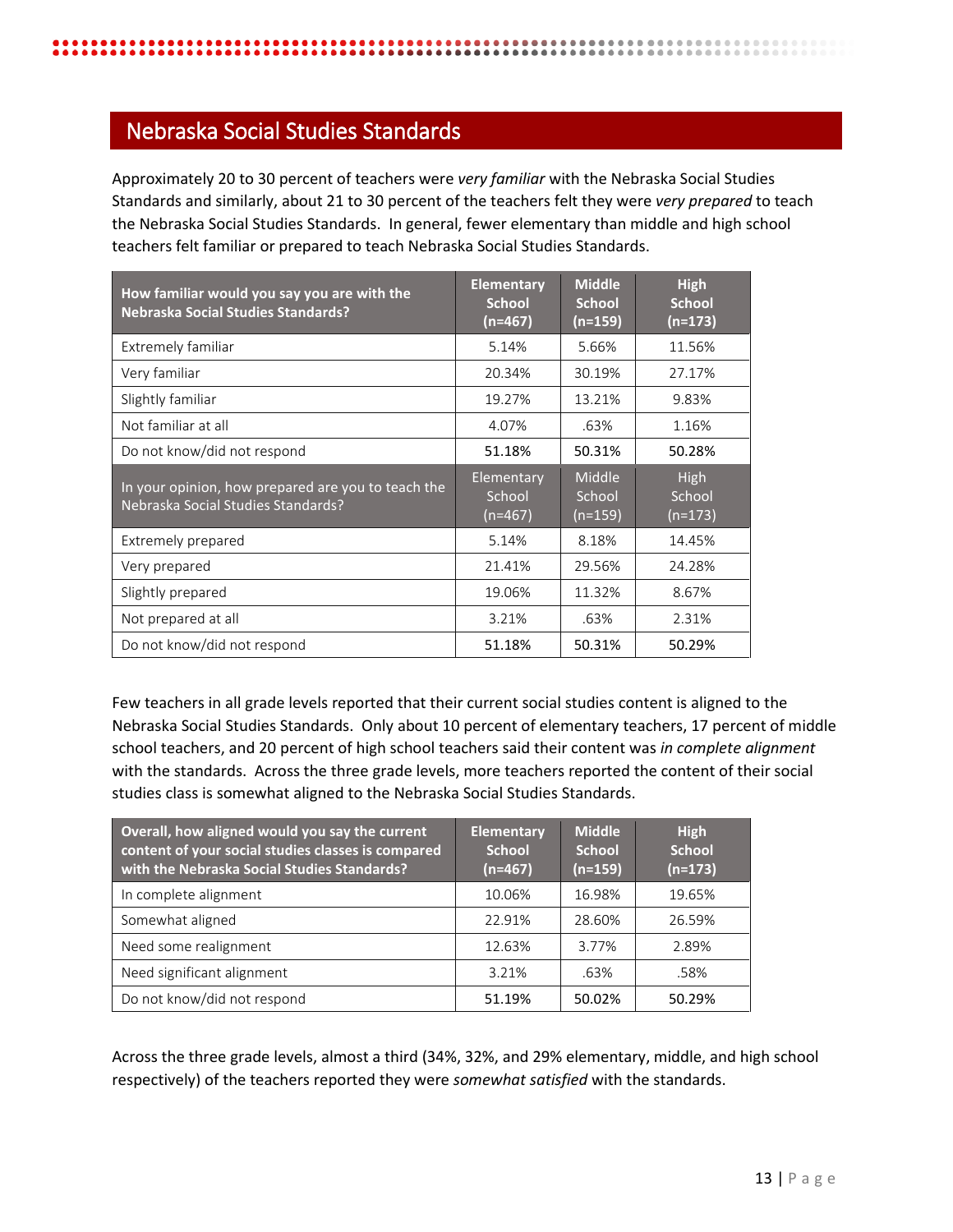| How satisfied are you with the Nebraska Social<br><b>Studies Standards?</b> | <b>Elementary</b><br><b>School</b><br>(n=467) | <b>Middle</b><br><b>School</b><br>$(n=159)$ | <b>High</b><br><b>School</b><br>$(n=173)$ |
|-----------------------------------------------------------------------------|-----------------------------------------------|---------------------------------------------|-------------------------------------------|
| Extremely satisfied                                                         | 4.50%                                         | 3.77%                                       | 5.20%                                     |
| Somewhat satisfied                                                          | 34.05%                                        | 32.08%                                      | 29.48%                                    |
| Somewhat dissatisfied                                                       | 7.71%                                         | 11.95%                                      | 12.14%                                    |
| Extremely dissatisfied                                                      | 2.57%                                         | 1.89%                                       | 2.89%                                     |
| Do not know/did not respond                                                 | 51.17%                                        | 50.31%                                      | 50.29%                                    |

One goal of PK-12 education is to prepare students for life after high school whether that is attending college or beginning a career. Additionally, a goal of social studies instruction is to prepare students to be active and engaged citizens who participate in civic duties, which includes voting. Roughly the same amount of teachers, regardless of grade level, think the Nebraska Social Studies Standards are only *somewhat effective* or *somewhat ineffective* in preparing students for college, career, and civic life and citizenship. While it may make sense that elementary teachers would report that the standards are *somewhat effective* or *somewhat ineffective* for preparing students for college and career, the results are similar for preparing students for civic life and citizenship. It is concerning so many high school teachers feel the standards are limited in their effectiveness for preparing students for life outside of high school that is only a few short years away.

| How effective do you think the Nebraska Social Studies Standards are in preparing students for: |                                          |                                      |                                    |  |
|-------------------------------------------------------------------------------------------------|------------------------------------------|--------------------------------------|------------------------------------|--|
| <b>College</b>                                                                                  | Elementary<br><b>School</b><br>$(n=467)$ | Middle<br><b>School</b><br>$(n=159)$ | High<br><b>School</b><br>$(n=173)$ |  |
| Extremely effective                                                                             | 1.93%                                    | 3.14%                                | 2.89%                              |  |
| Somewhat effective                                                                              | 17.99%                                   | 18.87%                               | 21.39%                             |  |
| Somewhat ineffective                                                                            | 24.84%                                   | 25.79%                               | 20.81%                             |  |
| Extremely ineffective                                                                           | 3.64%                                    | 1.26%                                | 4.62%                              |  |
| Do not know/did not respond                                                                     | 51.60%                                   | 50.94%                               | 50.29%                             |  |
| Career                                                                                          | Elementary<br><b>School</b><br>$(n=467)$ | Middle<br><b>School</b><br>$(n=159)$ | High<br><b>School</b><br>$(n=173)$ |  |
| Extremely effective                                                                             | 1.93%                                    | 3.14%                                | 3.47%                              |  |
| Somewhat effective                                                                              | 15.63%                                   | 13.21%                               | 15.61%                             |  |
| Somewhat ineffective                                                                            | 27.19%                                   | 29.56%                               | 21.39%                             |  |
| Extremely ineffective                                                                           | 3.64%                                    | 3.14%                                | 9.25%                              |  |
| Do not know/did not respond                                                                     | 51.61%                                   | 50.95%                               | 50.28%                             |  |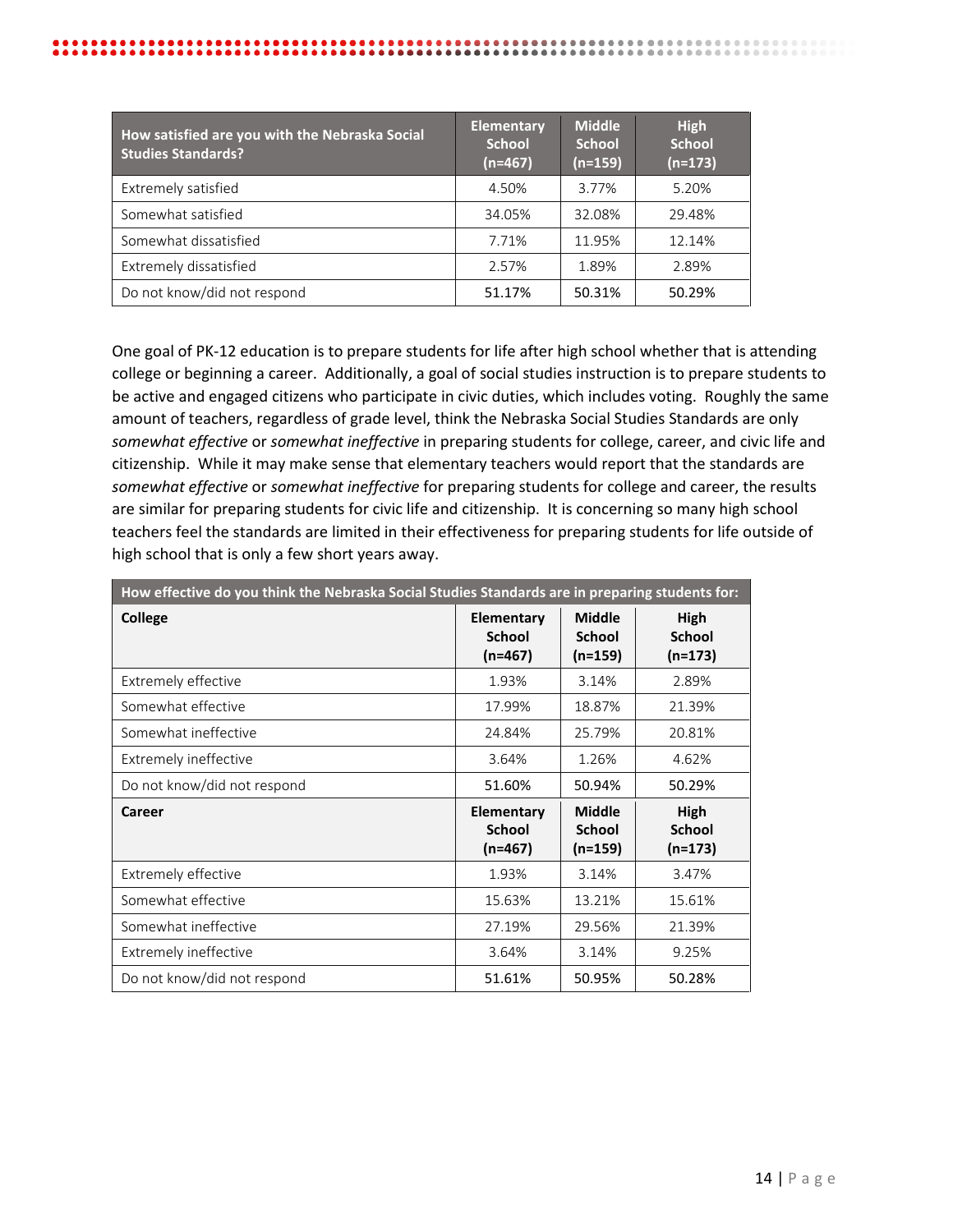| Civic Life and Citizenship  | Elementary<br>School<br>$(n=467)$ | Middle<br>School<br>$(n=159)$ | High<br>School<br>$(n=173)$ |
|-----------------------------|-----------------------------------|-------------------------------|-----------------------------|
| Extremely effective         | 4.50%                             | 7.55%                         | 5.79%                       |
| Somewhat effective          | 22.48%                            | 25.16%                        | 21.97%                      |
| Somewhat ineffective        | 19.70%                            | 15.72%                        | 19.65%                      |
| Extremely ineffective       | 1.71%                             | .63%                          | 2.31%                       |
| Do not know/did not respond | 51.61%                            | 50.94%                        | 50.28%                      |

Teachers responded to two open-ended questions about the strengths and weaknesses of the Nebraska Social Studies Standards. There were 295 specific responses (excluding comments such as N/A or "No Opinion") about the strengths of the Nebraska Social Studies Standards. Of these, 278 responses identified a specific strength, and 17 responses (almost 6%) indicated teachers did not know enough about the standards to comment. Researchers identified several themes or common answers regarding the strengths. The themes and representative responses of those themes are provided below.

*In your opinion, what are the primary strengths of the Nebraska Social Studies Standards?*

Flexibility

- "They are general enough that teachers are able to cover the information necessary in a variety of ways."
- "Provide teachers with some autonomy."

Grade-level progression

- "They are well-aligned vertically. I think they do a great job of building upon the previous year, particularly at the elementary level."
- "Speaking for geography, we do a good job of building a solid foundation that can be used in the upper levels. As they continue with school it adds upon each grade level as they progress."

#### Address critical thinking

- "I love the use of primary sources. Students love learning about history when you make it exciting and thought provoking."
- "The primary strength of the Nebraska Social Studies Standards are [sic] primary and secondary resource analysis at all grade levels."

Address citizenship

- "I only work with kindergarten, but I feel they are all very attainable and easy to incorporate in other subjects (reading). They focus on teaching kids how to be good citizens."
- "I think they are preparing kids to be civic minded."

Specifically support Nebraska history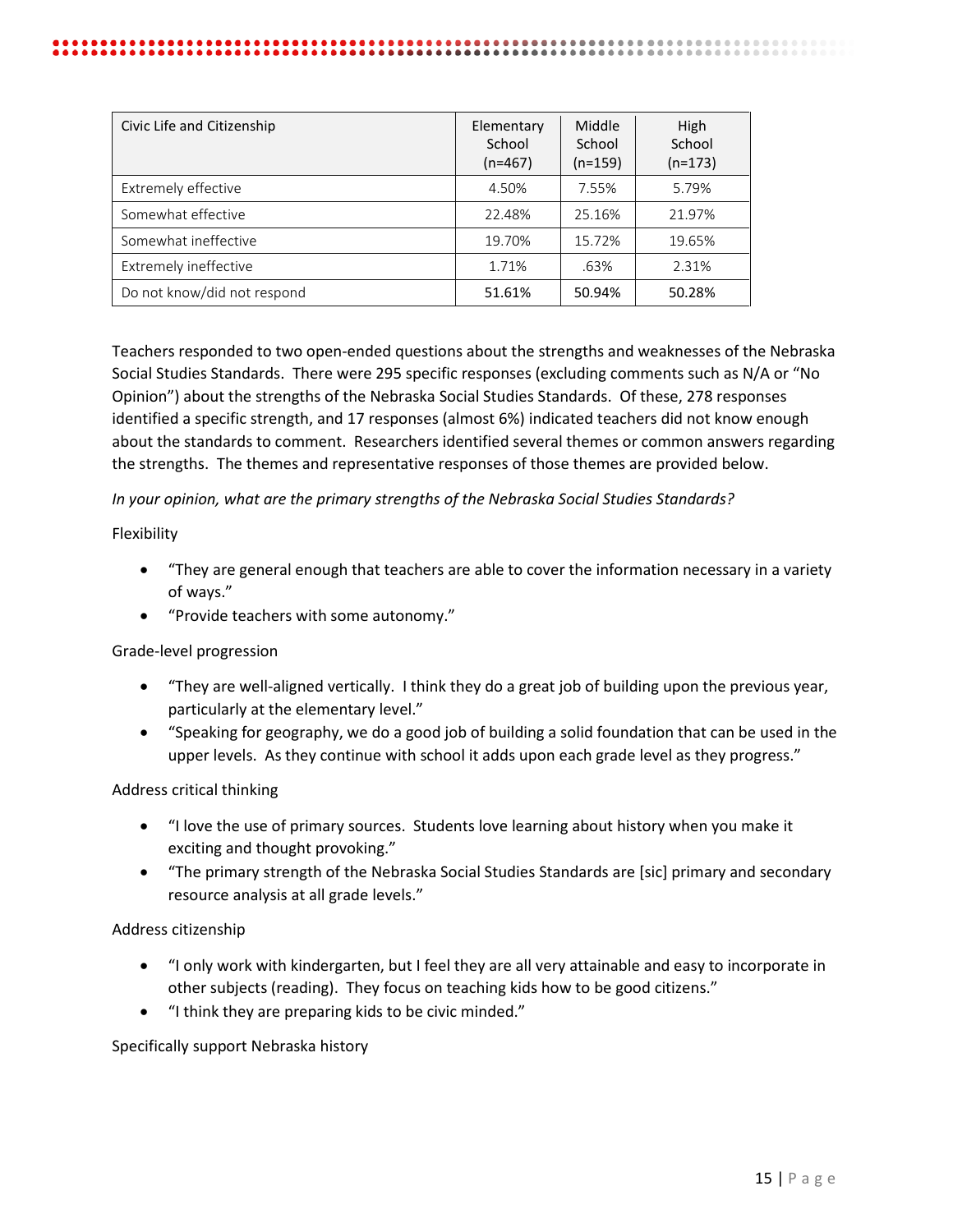- "I am focused on the 4th grade standards, and I believe strongly that we should continue making our students aware of Nebraska's history in order that they may positively impact Nebraska's future."
- "They give kids a good base on Nebraska's history."

Did not know about the standards

- "I am a first-year teacher; I do not know the standards well."
- "We actually have standards?"
- "I am not familiar enough with them to give them a strength or weakness."
- "I have not read them."
- "I have not looked at the standards in depth."
- "Don't know enough about them to say."

Compared to the strengths, there were fewer comments about the weaknesses of the Nebraska Social Studies Standards. There were 154 total comments after excluding comments like "N/A" or "no opinion." Nine of the 154 comments were about inadequate knowledge of the standards—which is again, 6 percent. Researchers identified several themes or common answers regarding the weaknesses of the Nebraska Social Studies Standards. The themes and representative responses of those themes, are provided below.

#### *In your opinion, what are the primary weaknesses of the Nebraska Social Studies Standards?*

#### Too many

- "I feel like there are a lot of standards and I struggle to cover all the standards in a school year."
- "It is impossible to cover all the standards to the levels listed. The standards force a simple skimming of material without the ability of in-depth learning because of the pace necessary to cover (touch on) all the material."

#### Too vague

- "Some of the standards are, I feel, vague in their wording. How I instruct on these standards might be vastly different from another educator."
- "Need to be more simplified, easily defined for teachers. Teachers should not have to interpret the standards on their own."

#### Limited perspective

- "The World History standards need to be expanded beyond a European-centered point of view."
- "Western/Eurocentric point of view. I think multiple perspectives are needed."

The above represent about half of all the comments. The "too many" and "too vague" were very strong themes. Two additional themes, "too few resources" and "too little accountability" are not necessarily criticisms about the standards specifically, but ancillary issues represented in the responses.

#### Too little accountability

• "There is no assessment of social studies, so teachers teach whatever they want."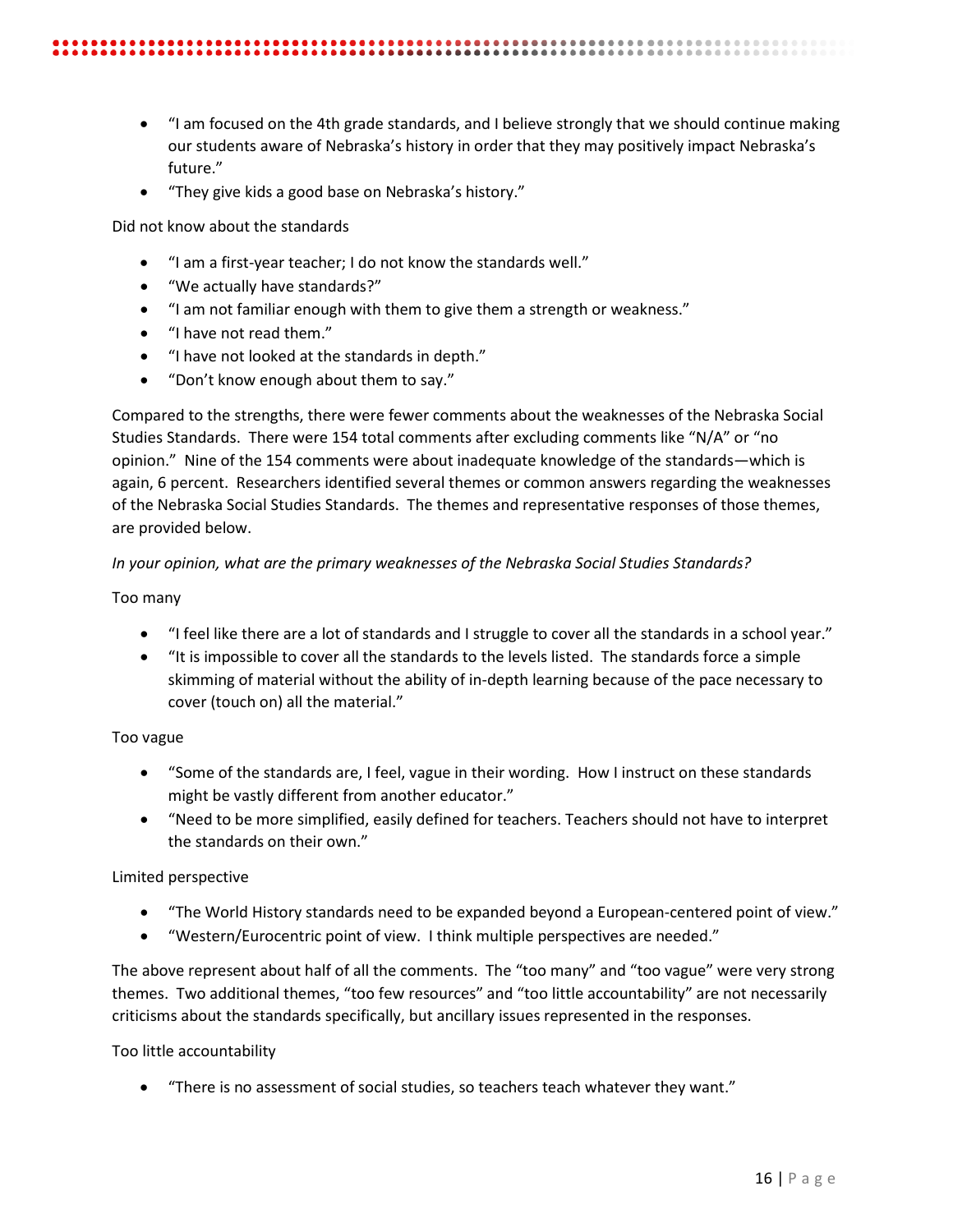• "Because there is not testing for social studies my district and other districts focus on NESA – R, NESA – M, NESA – W, NESA –S. Therefore, social studies gets cut, and we get less time to instruct on a subject that I feel is more important in a lot of areas. We have students that don't know how our government works or understand economics because we, as a state, keep cutting social studies."

Too few resources to implement standards

- "Standards are great, but district resources are outdated. I pull in up-to-date information off the internet and create my own information to meet standards quite frequently."
- "Teachers are given poor curriculum materials to use. Current resources could be better to effectively teach the standards."
- "Lack of training on the standards, and a lack of correlating material/curriculum.

# <span id="page-16-0"></span>Professional Development in Social Studies

Professional development (PD) is an important aspect for teachers to improve instruction, learn about new topics, and receive support from other teachers and the community. Alarmingly, almost 41 percent of elementary teachers reported they have not had social studies PD available to them. About 47 percent and 60 percent of middle and high school teachers reported PD has been made available to them. This suggests more effort may be needed to provide social studies PD to teachers of all grade levels but especially to elementary teachers.

| Has social studies professional development been<br>made available to you within the past 3 years? | <b>Elementary</b><br><b>School</b><br>$(n=467)$ | <b>Middle</b><br><b>School</b><br>$(n=159)$ | <b>High</b><br><b>School</b><br>$(n=173)$ |
|----------------------------------------------------------------------------------------------------|-------------------------------------------------|---------------------------------------------|-------------------------------------------|
| Yes                                                                                                | 15.63%                                          | 46.54%                                      | 60.12%                                    |
| No.                                                                                                | 40.90%                                          | 20.75%                                      | 10.40%                                    |
| Do not know/did not respond                                                                        | 43.47%                                          | 32.71%                                      | 29.48%                                    |

Of the teachers that responded that PD had been made available within the last 3 years, an additional question asked whether they participated in any PD. Most teachers responded that they participated in the PD. About 60 percent of elementary teachers, 74 percent of middle school teachers, and almost 80 percent of high school teachers participated in PD.

| Within the past 3 years, have you participated in<br>any social studies professional development<br>opportunities in Nebraska? | <b>Elementary</b><br><b>School</b><br>$(n=73)$ | <b>Middle</b><br><b>School</b><br>$(n=74)$ | <b>High</b><br><b>School</b><br>$(n=104)$ |
|--------------------------------------------------------------------------------------------------------------------------------|------------------------------------------------|--------------------------------------------|-------------------------------------------|
| Yes                                                                                                                            | 60.27%                                         | 74.32%                                     | 79.81%                                    |
| No.                                                                                                                            | 39.73%                                         | 22.97%                                     | 20.19%                                    |
| Do not know/did not respond                                                                                                    | 0.00%                                          | 2.71%                                      | 0.00%                                     |

For those who responded they had participated in social studies PD in the last three years, the next question asked what topic was covered in the PD. The most commonly addressed topic varied by level.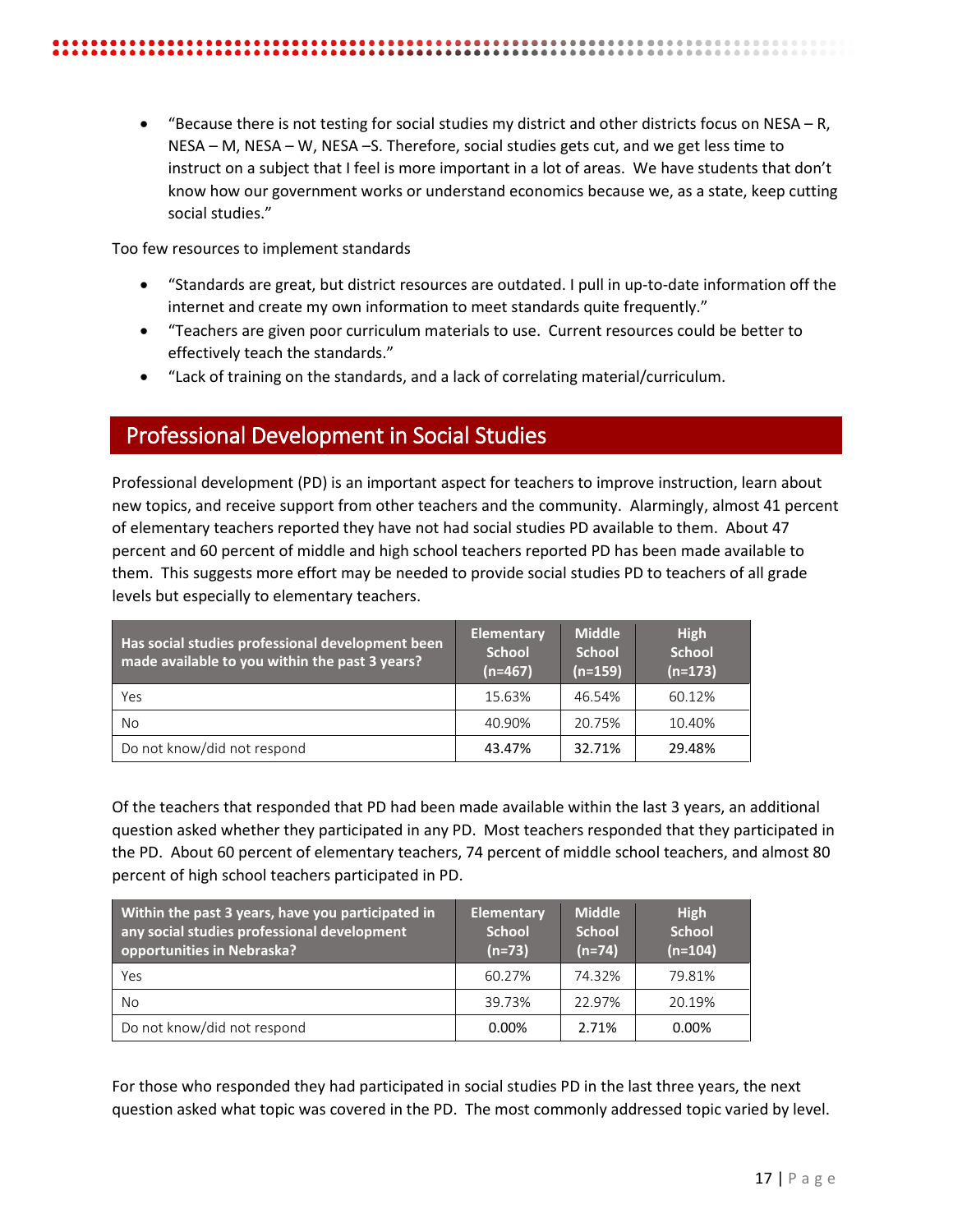Teachers from all three grade levels reported general social studies methods and geography as common topics. Common areas unique to the levels included: Nebraska history for elementary school, world history for middle school, and government/civics for high school.

Teachers were able to respond with *other* and then given the opportunity to write in the subjects. Law, technology in social studies, Omaha history, reading and thinking like a historian, Nebraska's sesquicentennial, and Geographic Information System (GIS) were among the additional topics listed by teachers.

| What social studies subjects were covered at this<br>professional development opportunity? Select all that<br>apply. | Elementary<br><b>School</b> | <b>Middle</b><br><b>School</b> | <b>High</b><br><b>School</b> | <b>Total</b> |
|----------------------------------------------------------------------------------------------------------------------|-----------------------------|--------------------------------|------------------------------|--------------|
| General social studies methods                                                                                       | 10                          | 16                             | 23                           | 49           |
| Government/Civics                                                                                                    | 4                           | 9                              | 21                           | 34           |
| Geography                                                                                                            | 9                           | 17                             | 23                           | 49           |
| Economics                                                                                                            | 3                           | 7                              | 13                           | 23           |
| Nebraska history                                                                                                     | $\mathsf{Q}$                | 4                              | 5                            | 18           |
| US history                                                                                                           | 4                           | 13                             | 18                           | 35           |
| World history                                                                                                        | 5                           | 15                             | 12                           | 32           |
| Behavioral sciences (e.g. psychology or sociology)                                                                   | 3                           | 8                              | 3                            | 14           |
| Other (please specify)                                                                                               | 3                           | 4                              | 3                            | 10           |

In response to a question about the number of opportunities for social studies PD, no elementary teacher said there were *too many* opportunities and only two teachers (one middle school and one high school) reported that there were *too many*. Across the grade levels, 32 to 46 percent of teachers said there were *too few* opportunities for social studies PD. Results from this question can be used to advocate for increasing social studies PD opportunities for teachers—especially for elementary teachers, where slightly less than half of the teachers said there were *too few* social studies PD opportunities.

| Thinking about the number of opportunities<br>available within your district for social studies<br>professional development, do you think there are<br>too few, too many, or about the right number of<br>opportunities available? | <b>Elementary</b><br><b>School</b><br>$(n=467)$ | <b>Middle</b><br><b>School</b><br>$(n=159)$ | <b>High</b><br><b>School</b><br>$(n=173)$ |
|------------------------------------------------------------------------------------------------------------------------------------------------------------------------------------------------------------------------------------|-------------------------------------------------|---------------------------------------------|-------------------------------------------|
| Too few                                                                                                                                                                                                                            | 45.61%                                          | 35.22%                                      | 31.79%                                    |
| About right                                                                                                                                                                                                                        | 7.71%                                           | 18.24%                                      | 19.65%                                    |
| Too many                                                                                                                                                                                                                           | 0%                                              | .63%                                        | .58%                                      |
| Do not know/did not respond                                                                                                                                                                                                        | 46.68%                                          | 45.91%                                      | 47.98%                                    |

For more than half of middle and high school teachers and for approximately 38 percent of elementary teachers, a lack of time is a *major factor* in deciding whether to participate in social studies PD. A large percentage of teachers across all grade levels indicated scheduling was a *major factor* in deciding whether to participate in social studies PD. About 47 percent of elementary teachers and 36 percent of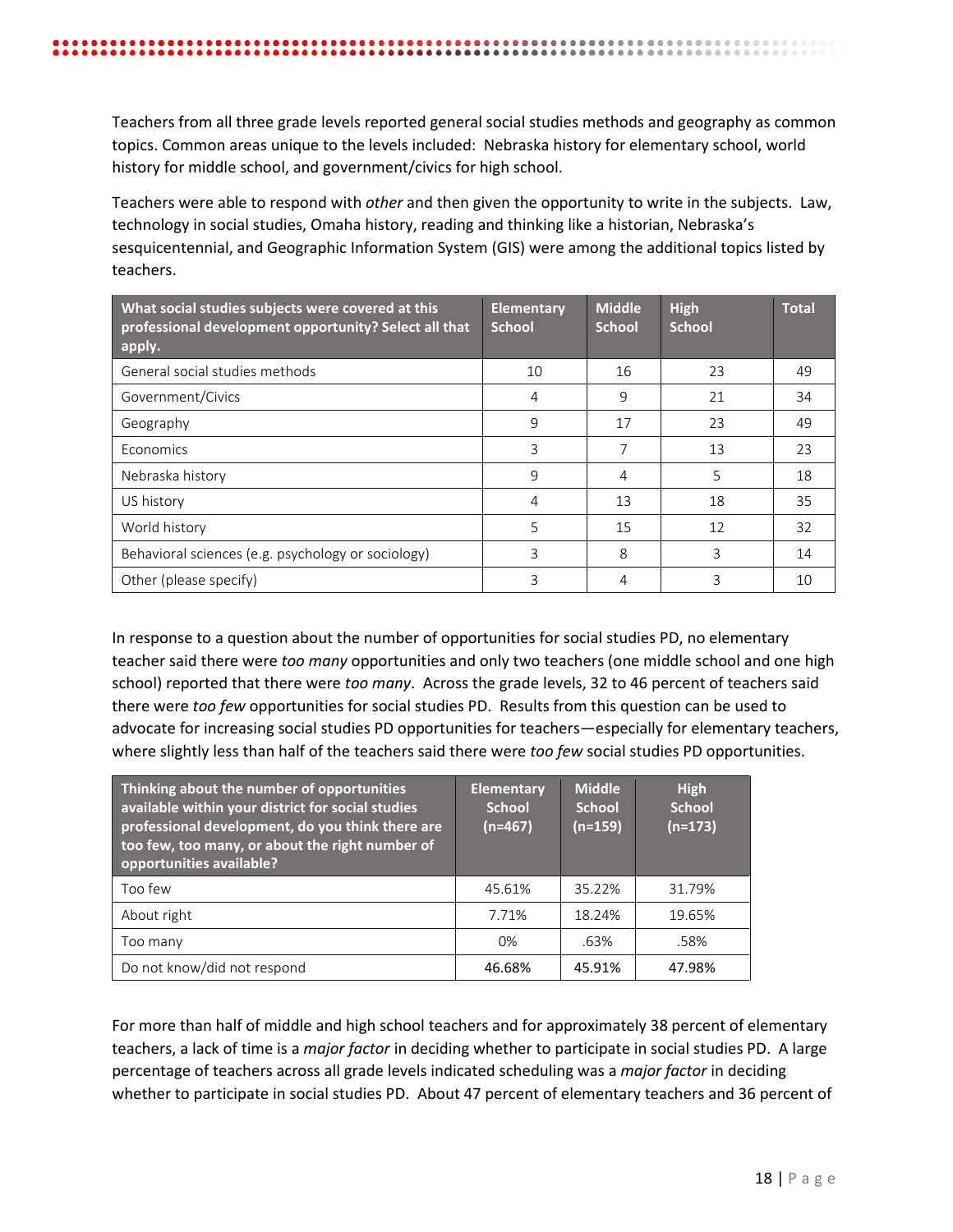middle school teachers said that a limited amount of social studies PD was a *major factor* related to participation.

. . . . . . . . . . . . . . . . .<br>. . . . . . . . . . . . . . . . .

| To what degree have each of the following been factors in deciding whether or not to<br>participate in a social studies professional development opportunity? |                                                |                                            |                                    |
|---------------------------------------------------------------------------------------------------------------------------------------------------------------|------------------------------------------------|--------------------------------------------|------------------------------------|
| Lack of time                                                                                                                                                  | <b>Elementary</b><br><b>School</b><br>$(n=73)$ | Middle<br><b>School</b><br>$(n=74)$        | High<br><b>School</b><br>$(n=104)$ |
| Not a factor                                                                                                                                                  | 16.44%                                         | 9.46%                                      | 7.69%                              |
| Minor factor                                                                                                                                                  | 30.14%                                         | 20.27%                                     | 26.92%                             |
| Major factor                                                                                                                                                  | 28.77%                                         | 37.84%                                     | 35.58%                             |
| Do not know/did not respond                                                                                                                                   | 24.66%                                         | 32.43%                                     | 29.81%                             |
| <b>Cost of registration</b>                                                                                                                                   | <b>Elementary</b><br><b>School</b><br>$(n=73)$ | <b>Middle</b><br><b>School</b><br>$(n=74)$ | High<br><b>School</b><br>$(n=104)$ |
| Not a factor                                                                                                                                                  | 35.62%                                         | 31.08%                                     | 28.85%                             |
| Minor factor                                                                                                                                                  | 19.18%                                         | 25.68%                                     | 27.88%                             |
| Major factor                                                                                                                                                  | 20.55%                                         | 10.81%                                     | 13.46%                             |
| Do not know/did not respond                                                                                                                                   | 24.66%                                         | 32.43%                                     | 29.81%                             |
| Travel constraints (e.g., distance)                                                                                                                           | <b>Elementary</b><br><b>School</b><br>$(n=73)$ | <b>Middle</b><br><b>School</b><br>$(n=74)$ | High<br><b>School</b><br>$(n=104)$ |
| Not a factor                                                                                                                                                  | 28.77%                                         | 14.86%                                     | 19.23%                             |
| Minor factor                                                                                                                                                  | 19.18%                                         | 31.08%                                     | 27.88%                             |
| Major factor                                                                                                                                                  | 27.40%                                         | 21.62%                                     | 23.08%                             |
| Do not know/did not respond                                                                                                                                   | 24.665%                                        | 32.43%                                     | 29.81%                             |
| <b>Inconvenient scheduling</b>                                                                                                                                | <b>Elementary</b><br><b>School</b><br>$(n=73)$ | <b>Middle</b><br><b>School</b><br>$(n=74)$ | High<br><b>School</b><br>$(n=104)$ |
| Not a factor                                                                                                                                                  | 24.66%                                         | 9.46%                                      | 8.65%                              |
| Minor factor                                                                                                                                                  | 16.44%                                         | 27.03%                                     | 30.77%                             |
| Major factor                                                                                                                                                  | 34.25%                                         | 31.08%                                     | 30.77%                             |
| Do not know/did not respond                                                                                                                                   | 24.66%                                         | 32.43%                                     | 29.81%                             |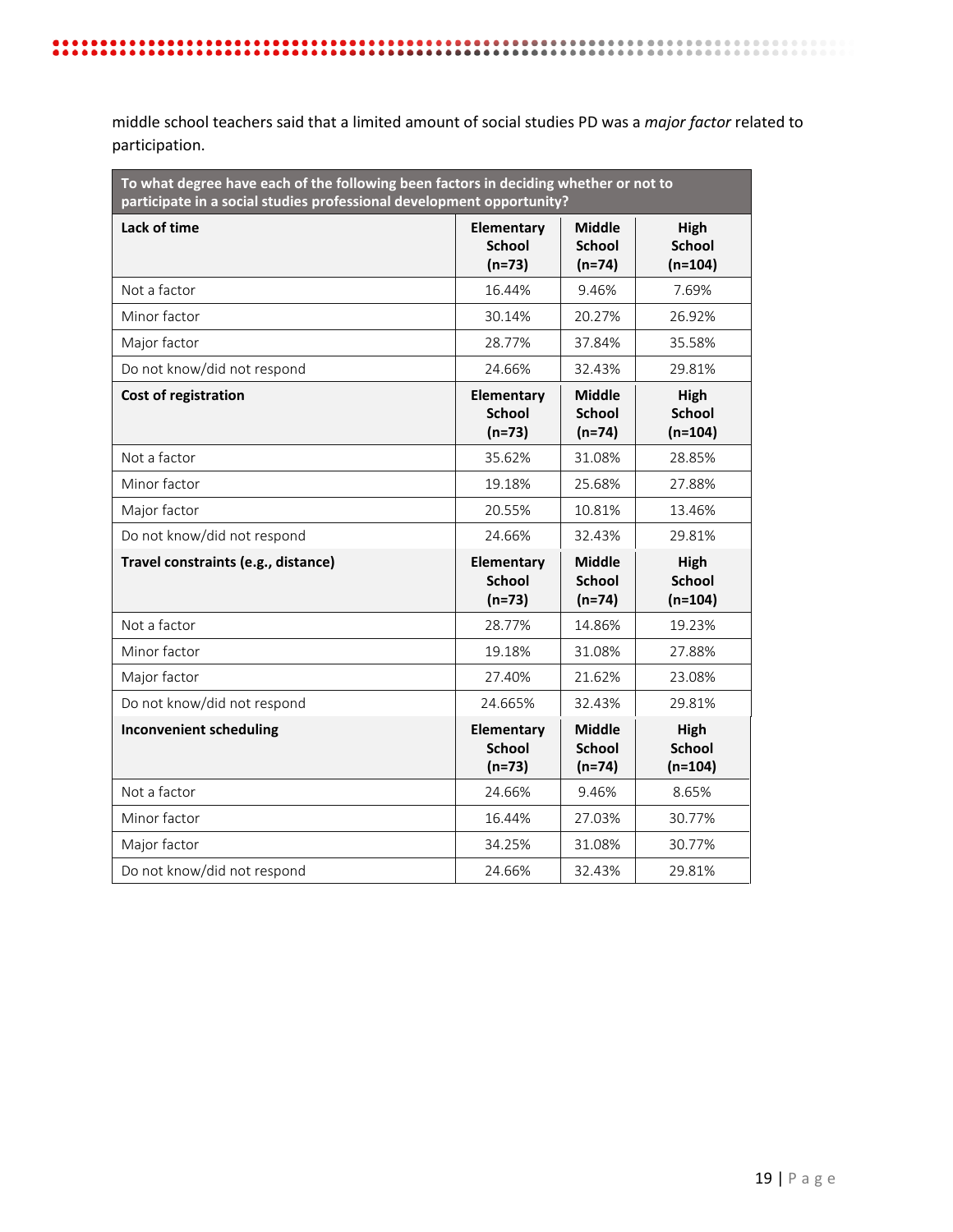| Limited opportunities specific to social studies | Elementary<br>School<br>$(n=73)$        | Middle<br>School<br>$(n=74)$               | High<br>School<br>$(n=104)$      |
|--------------------------------------------------|-----------------------------------------|--------------------------------------------|----------------------------------|
| Not a factor                                     | 12.33%                                  | 16.22%                                     | 17.31%                           |
| Minor factor                                     | 27.40%                                  | 27.03%                                     | 37.50%                           |
| Major factor                                     | 35.62%                                  | 24.32%                                     | 15.38%                           |
| Do not know/did not respond                      | 24.66%                                  | 32.43%                                     | 29.81%                           |
| Lack of district support or school support       | Elementary<br><b>School</b><br>$(n=73)$ | <b>Middle</b><br><b>School</b><br>$(n=74)$ | High<br><b>School</b><br>(n=104) |
| Not a factor                                     | 45.21%                                  | 39.19%                                     | 41.35%                           |
| Minor factor                                     | 19.18%                                  | 20.27%                                     | 20.91%                           |
| Major factor                                     | 10.96%                                  | 8.11%                                      | 8.65%                            |
| Do not know/did not respond                      | 24.66%                                  | 32.43%                                     | 29.81%                           |

Teachers responded to several open-ended questions including one asking what the Nebraska Department of Education could do to better support social studies education. The responses are provided below.

- "Modify the standards."
- "I think giving a few lessons during summer time for teachers would be great..."
- "...a list of suggested websites or online videos would be helpful."
- "Collaborate in the schools."
- "Support more efforts to teach critical thinking rather than nationalism."
- "Give it more attention rather than focusing only on tested subjects."
- "Make the information readily available."
- "Less emphasis on tests and 'correct' answers, and more on how to be a good citizen."
- "Provide more professional development opportunities."

# <span id="page-19-0"></span>Civics Assessment in Nebraska

Legislation was introduced in January 2016, which would require all students to take a civics exam with questions from the United States' naturalization test as a graduation requirement. This idea was reintroduced in January 2017 and as of March 2017, was still pending. The goal of both bills was to measure Nebraska students' civic literacy about topics in history, government, geography, and economic systems.

While much of the Nebraska social studies survey was based on the Iowa survey, Nebraska teachers answered an additional question regarding the proposed civic assessment. Substantially more (294) teachers support a civics assessment as a graduation requirement than do not support (64) such a requirement.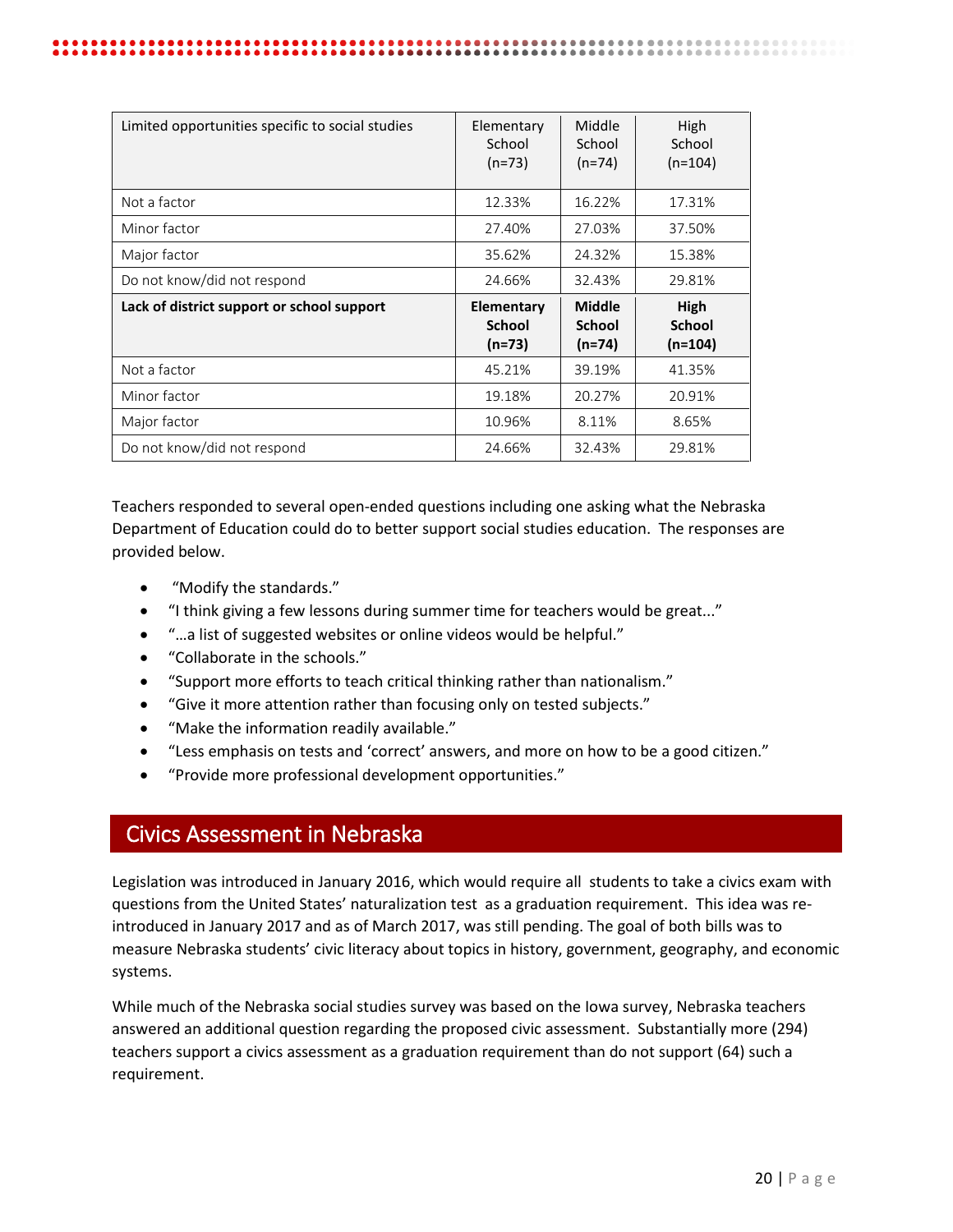| <b>Civics assessment</b>    | Number of<br><b>Respondents</b> | Percentage of<br><b>Respondents</b> |
|-----------------------------|---------------------------------|-------------------------------------|
| Yes                         | 294                             | 36.93%                              |
| Nο                          | 64                              | 8.04%                               |
| Do not know/did not respond | 438                             | 55.03%                              |

answer the question.

| <b>Civics assessment</b>    | <b>Elementary</b><br><b>School</b><br>$(n=467)$ | <b>Middle</b><br><b>School</b><br>$(n=159)$ | High<br><b>School</b><br>$(n=173)$ |
|-----------------------------|-------------------------------------------------|---------------------------------------------|------------------------------------|
| Yes                         | 40.04%                                          | 37.11%                                      | 35.26%                             |
| No                          | 7.49%                                           | 10.06%                                      | 9.25%                              |
| Do not know/did not respond | 52.47%                                          | 52.83%                                      | 55.49%                             |

The 294 teachers who supported a civics assessment were then asked which assessment they most support as a state social studies requirement. About 42 percent support a service learning project, almost 30 percent support passing the naturalization test with a score of at least a 60 percent, 21 percent of teachers want students to take a summative assessment based on the Nebraska State Social Studies Standards, and 7 percent said "other" and were then asked to give feedback. The following list is a sample of the responses from teachers. Several responses state that a combination of assessments should be used—possibly a test together with a project. Others suggest a different test—a National Assessment of Educational Progress (NAEP) test, a Nebraska Department of Education assessment similar to other NeSA tests, or district-created test. Other teachers favored the naturalization test but propose a higher or lower the pass rate.

| <b>Civics assessment type</b>                                                                                              | Number of<br><b>Respondents</b> | Percentage of<br><b>Respondents</b> |
|----------------------------------------------------------------------------------------------------------------------------|---------------------------------|-------------------------------------|
| Each student must correctly answer 60 of the 100 question US<br>Naturalization test as a requirement for graduation        | 87                              | 29.59%                              |
| Each student take a statewide, summative social studies assessment<br>based on the Nebraska State Social Studies Standards | 61                              | 20.75%                              |
| Each student completes a service project                                                                                   | 124                             | 42.17%                              |
| Other (please list)                                                                                                        | 22                              | 7.48%                               |

- "Test and capstone"
- "Each student takes part in meaningful activities that requires community engagement and service as well as provides meaningful leadership opportunities for students to participate in."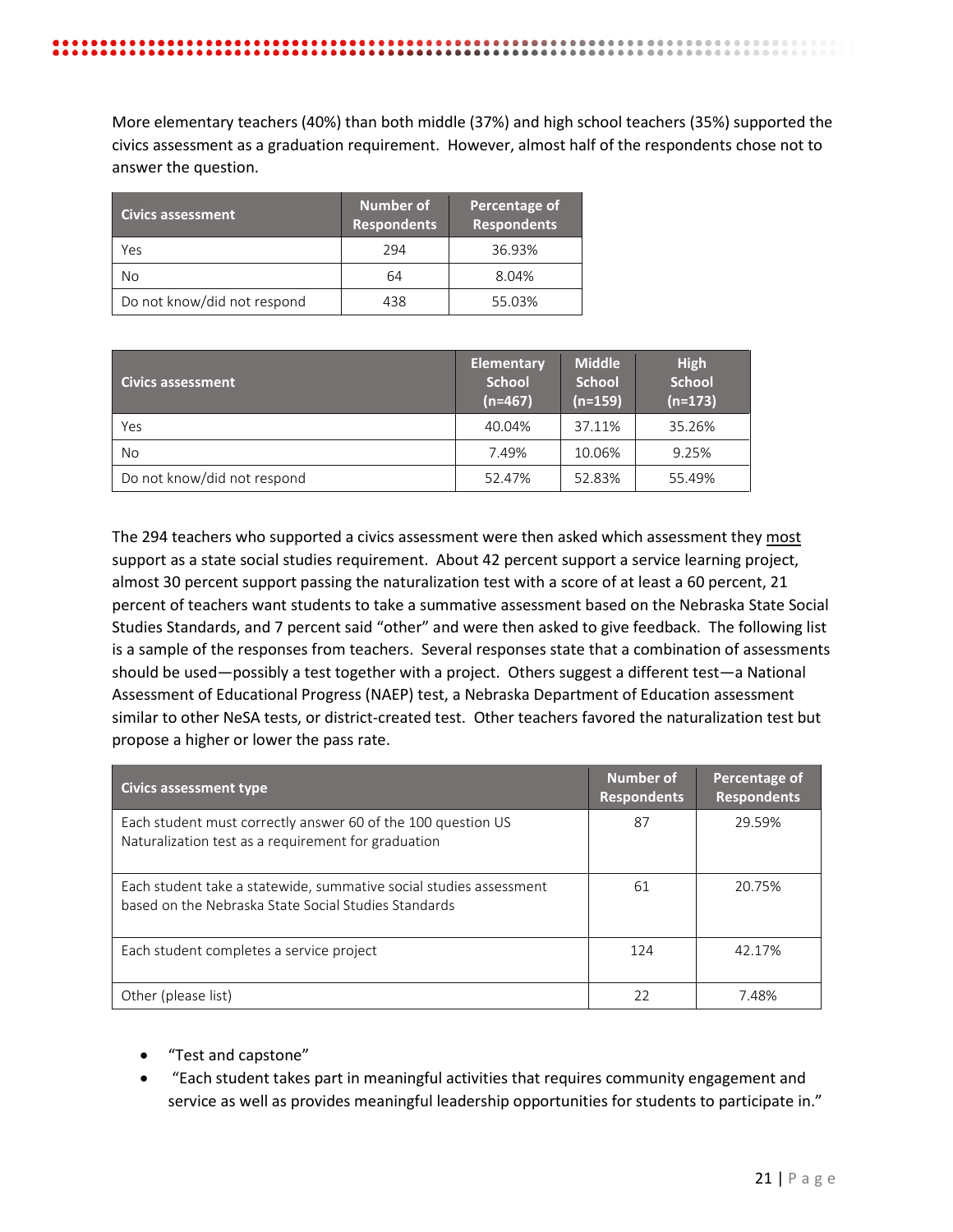- "I like both the US Naturalization test and the service project."
- "Answer 80 of the 100 questions on the US Naturalization test"
- "Authentic assessment--e.g. vote (for those old enough); write a state senator; service project"
- "Service project & naturalization test"
- "District created assessment based on standards taught as interpreted by individual districts"
- "I would like to create a summative assessment, whether that is the naturalization test or one created based on the standards; perhaps included in the NeSA style testing (even though that is out). And I would like to combine that with the service project."
- "How about the choice of a service project or summative test?"
- "I believe in local control of assessment."
- "Passing score on the NAEP (civics/US history)"
- "Each student completes a test where they are asked to analyze primary and secondary source documents to draw conclusions and answer open-ended and short answer questions."
- "Each student should complete a set amount of social studies based content area classes in order to graduation. Allow for choice."
- "A student passes the courses determined to be vital by his or her school."
- "Combination of summative [assessment] and service project."
- "A mixture of requirements and assessments"

# <span id="page-21-0"></span>Closing Statement

The survey is a snapshot of current social studies practices in Nebraska. Results from the survey suggest there are opportunities to improve social studies instruction in Nebraska. Opportunities include, but are not limited to, the following:

- Increasing social studies PD, particularly at the elementary level
- Providing resources to encourage teachers to expand the types of instructional strategies they use when teaching social studies
- Enhancing communication and understanding of the Nebraska Social Studies Standards
- Making explicit connections to college and career readiness in future revisions of the Nebraska Social Studies Standards or creating a companion document to the existing standards to specifically address college and career readiness
- Including teachers' perspective in the adoption or creation of any potential civics assessment that may be used as a graduation requirement